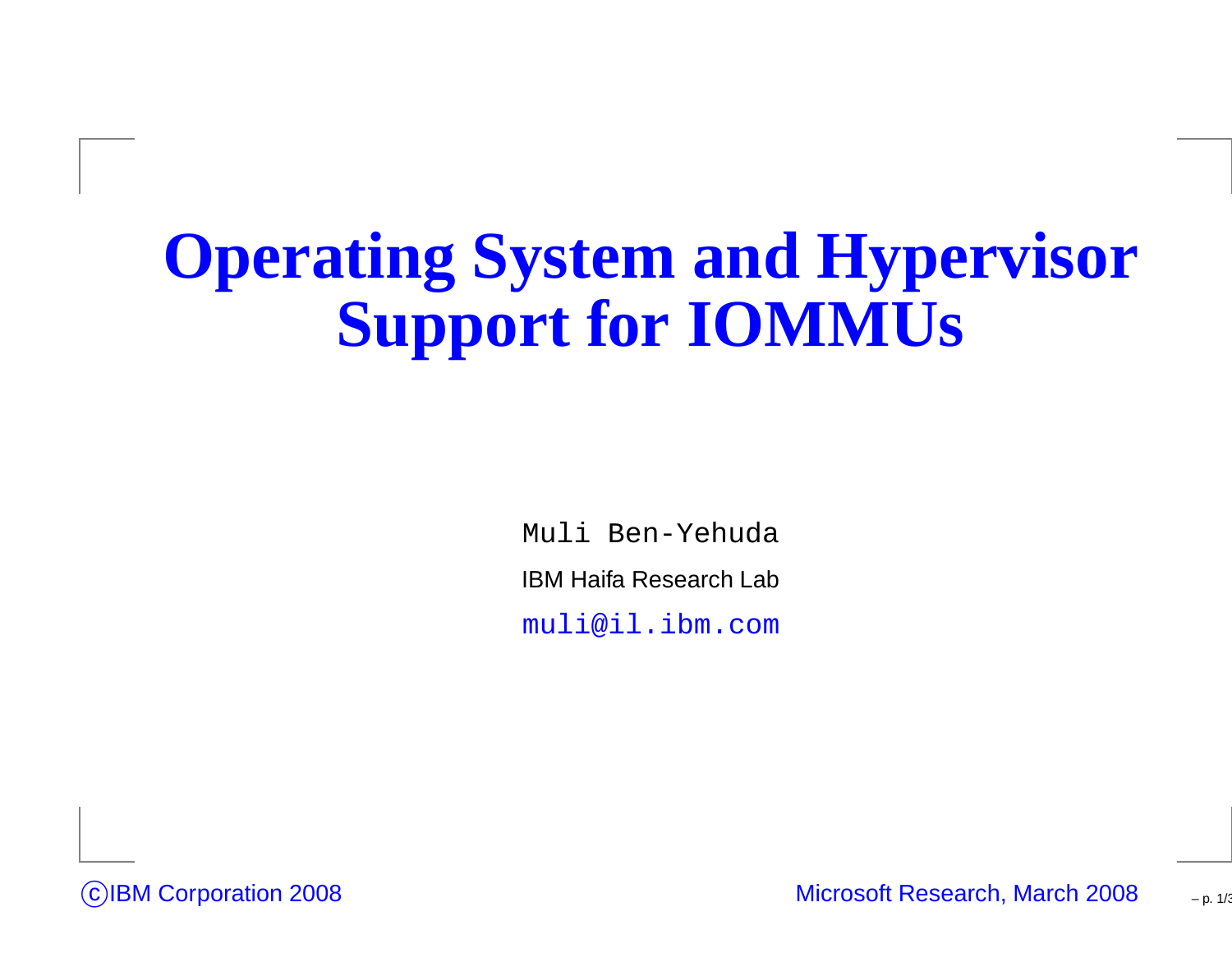#### **Table of Contents**

- The "what" and "why" of IOMMUs.
- How much does it cost? $\bullet$
- What can we do about it?
- Neat things with virtual machines.

– p. 2/36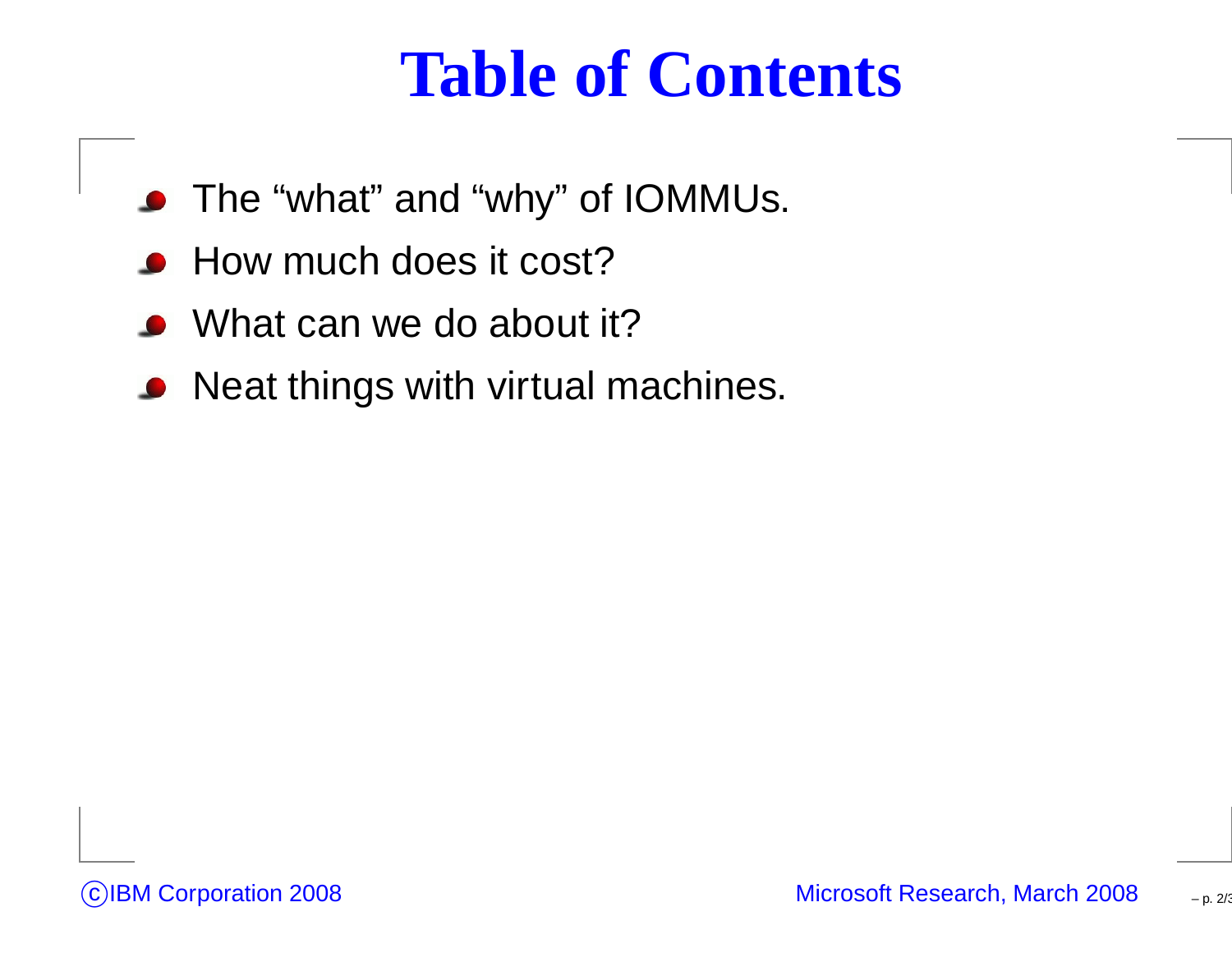### **Virtual Machine I/O**

- Virtual machines use <sup>a</sup> variety of models for I/O.
- **•** The two prevalent models are:
	- **C** Emulation.
	- **Para-virtualized drivers.**
- I'm actually going to talk about the third: direct hardware access.
- I should probably mention that I'm focusing on the x86 space. . . elsewhere we do things differently. But not that differently.

 $p. 3/3$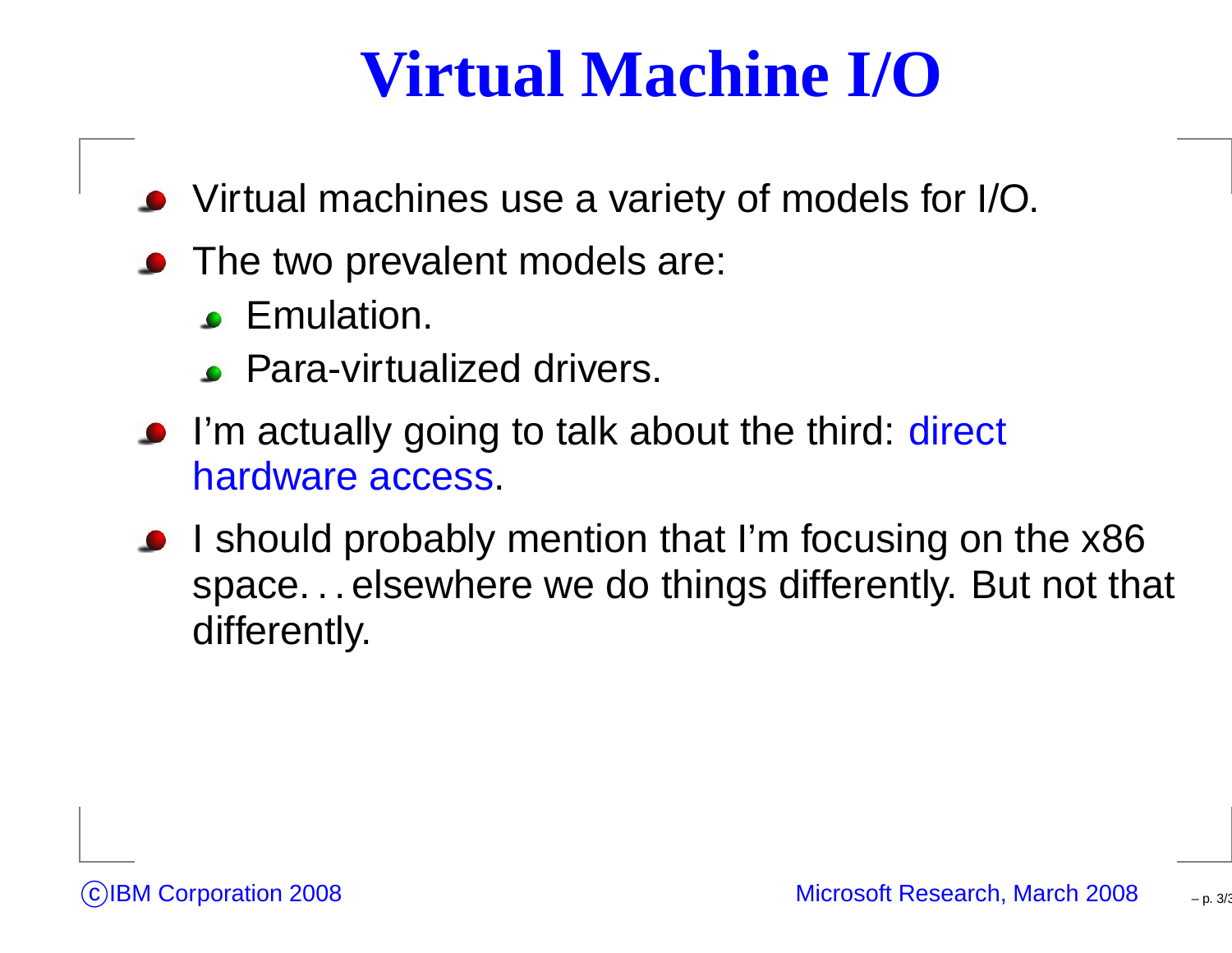### **Emulation and Para-virtualized Drivers**

#### **Emulation**

- Fully-virtualized guest  $\mathsf{OS}\,$  guest is not aware of hypervisor.
- VMware, Xen HVM and KVM.
- **Para-virtualized drivers** 
	- Special "hypervisor aware" drivers.
	- Guest (or at least its drivers) knows it is running ontop of <sup>a</sup> hypervisor.
	- VMware, Xen frontend and backend drivers andKVM's paravirt drivers.

p. 4/3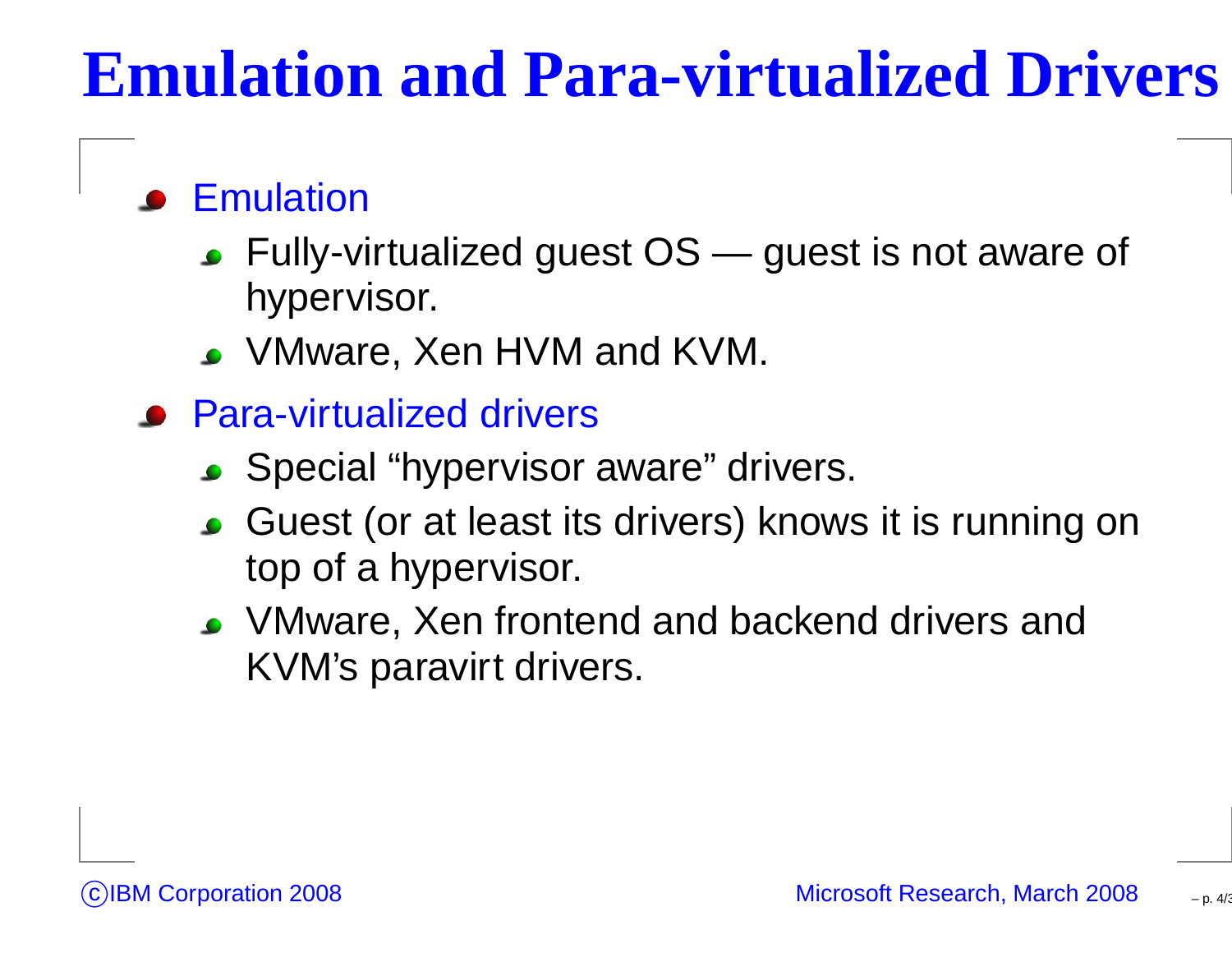### **The Drawbacks of Virtual I/O**

Requires new drivers, no support for oddball devices. **Performance, performance, performance.** 



Figure 1: Xen PV drivers CPU utilization vs Linux

"Xen Network I/O Perf. Analysis", Santos et al., XenSummit 2007.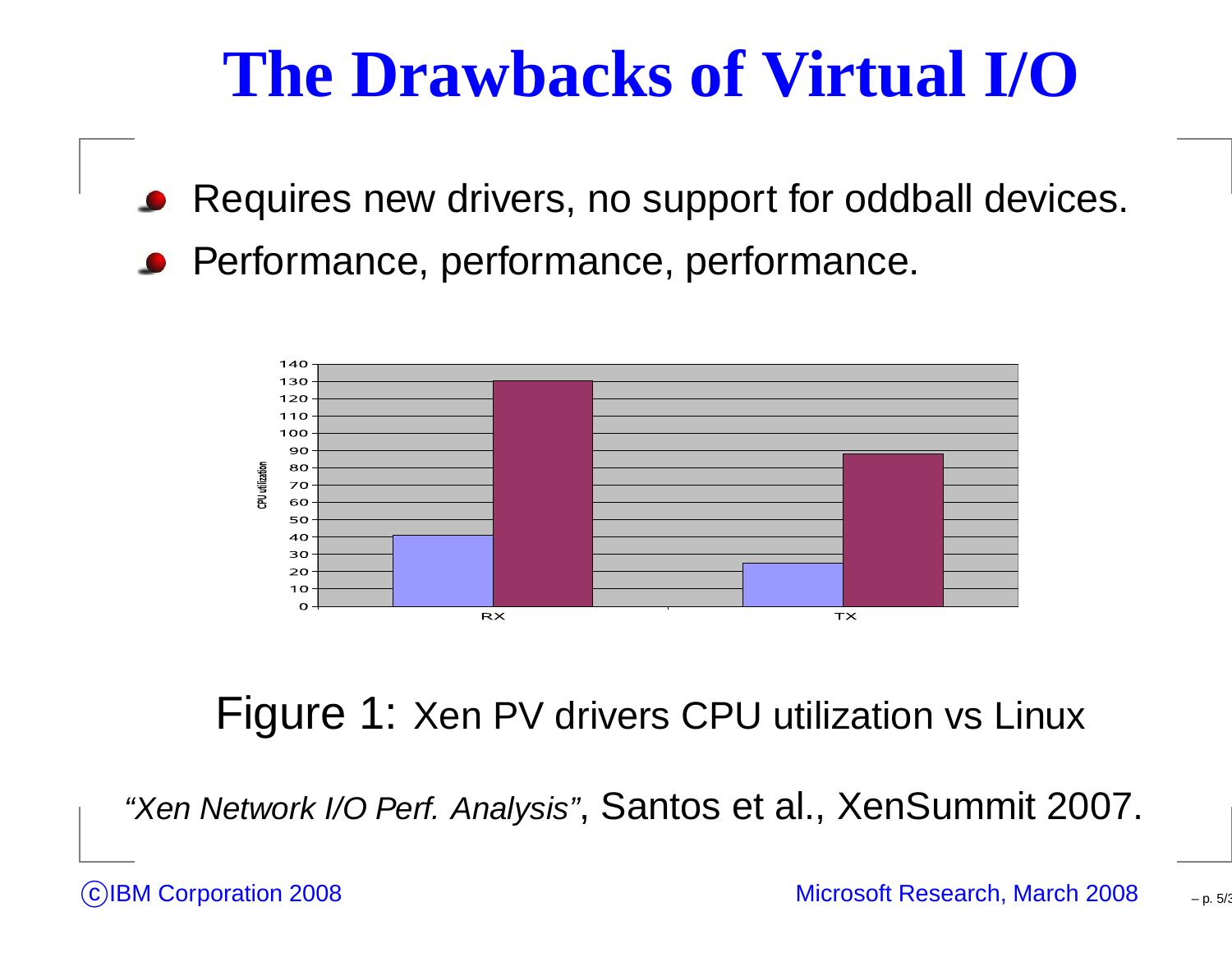#### **Direct Hardware Access**

- Give virtual machine direct access to <sup>a</sup> hardwaredevice.
- Without any software intermediaries between the virtual machine and the device.
- **C** Examples:
	- Self-virtualizing adapters (including Infiniband).
	- Legacy adapters.

p. 6/3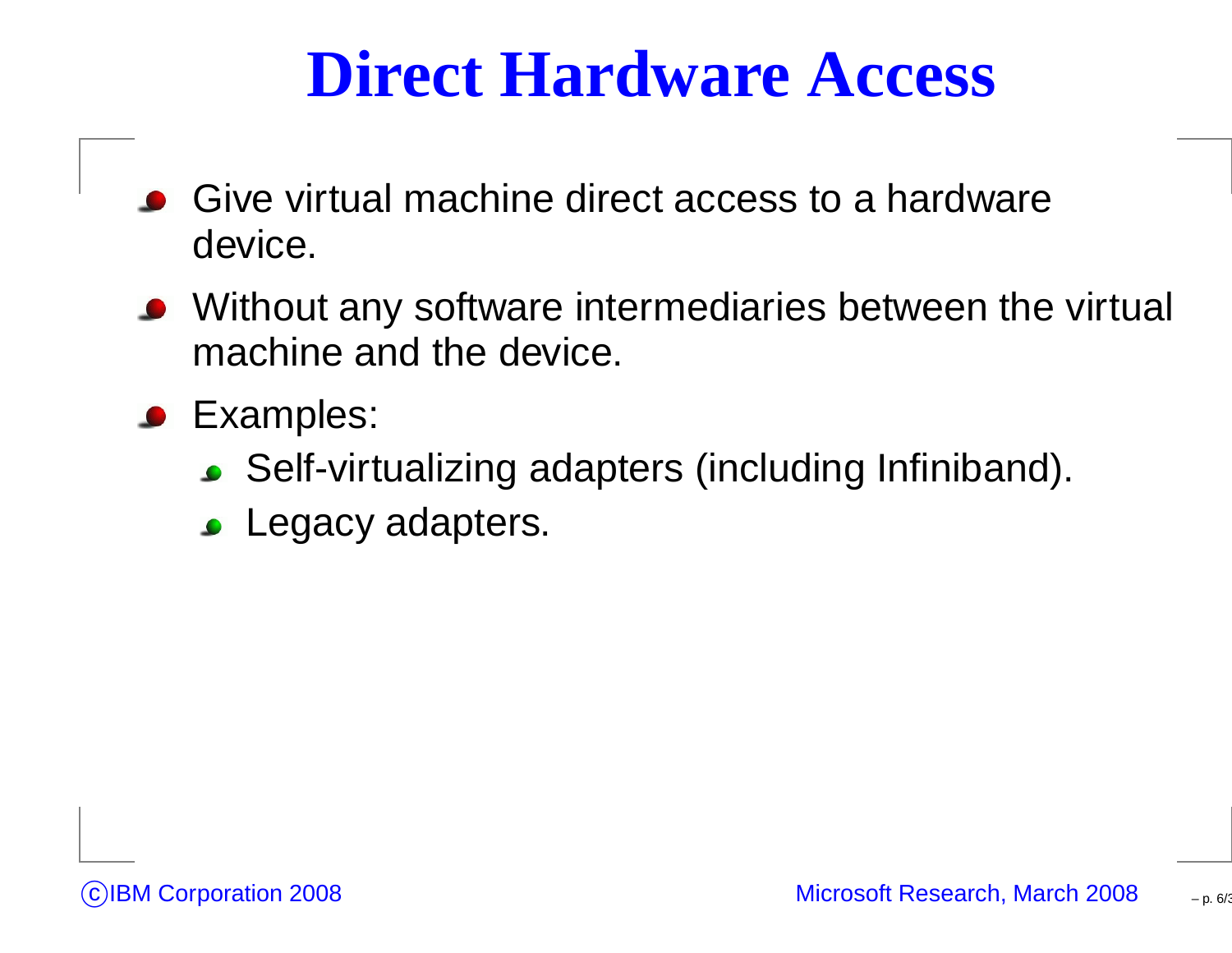### **The Problem with Direct Access**

- Untrusted domain controls <sup>a</sup> device, without anysupervision.
	- That's where <mark>direct</mark> hardware access.
- Device is DMA capable (all modern devices are).
	- Which means the domain can program the device to overwrite any memory location.
- **.** . . . including where the hypervisor lives . . . game over.

p. 7/36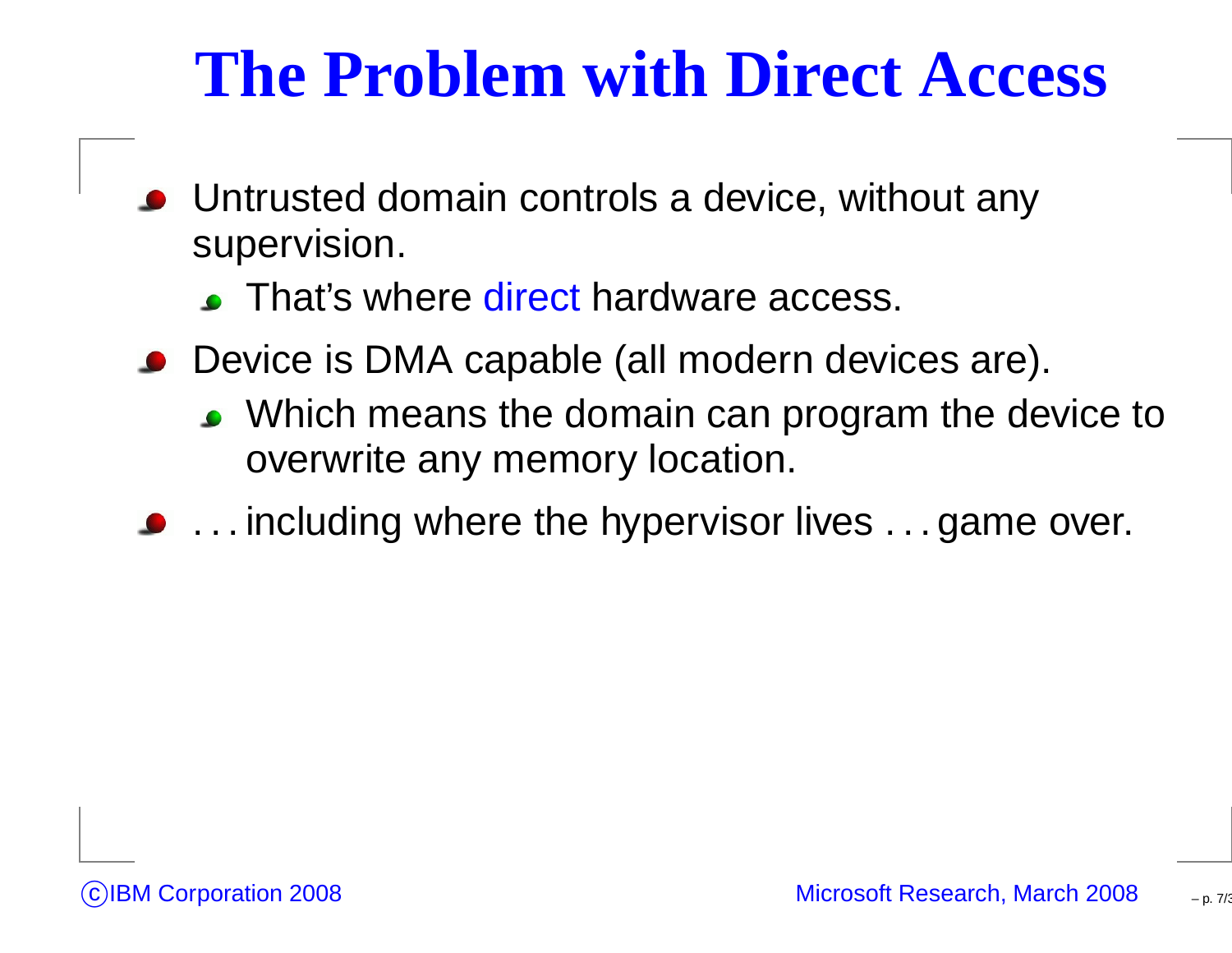### **Safe Direct Hardware Access**



- IOMMU—think MMU for I/O devices—separate address spaces, protection from malicious devices!
- **IOMMUs enable direct hardware access for** para-virtualized and fully-virtualized guests.
- IOMMUs are useful on bare-metal, too—protect the kernel from buggy drivers.

– p. 8/36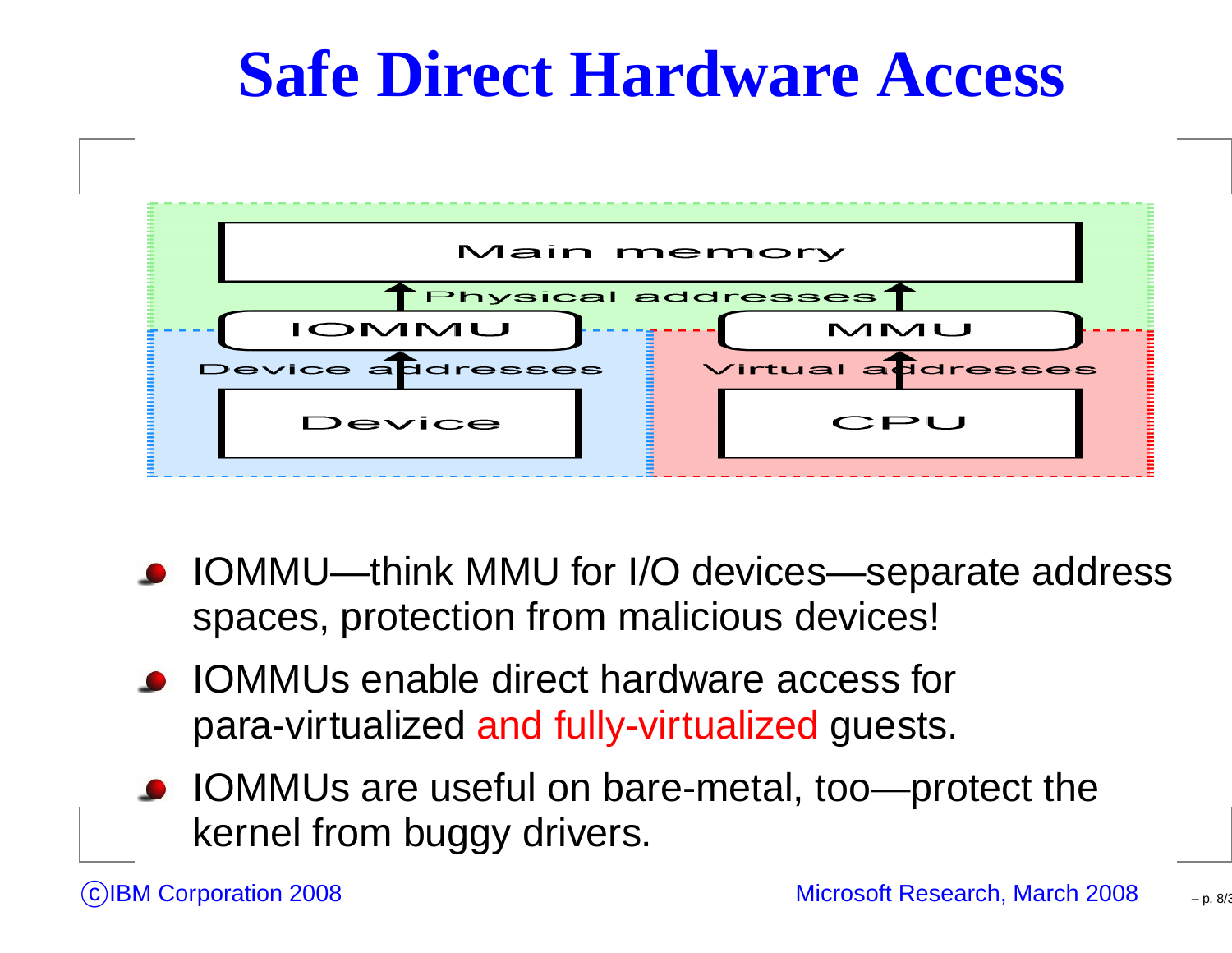### **Motivation and Assumptions**

- IOMMUs will be ubiquitous—Intel, AMD, and thePCI-SIG are busy at work.
- Virtual I/O has advantages and disadvantages.
- As IOMMUs become ubiquitous, so will direct access—where it makes sense.
- We set out to learn how will IOMMUs affect I/Operformance, why, and what can we do about it?

p. 9/36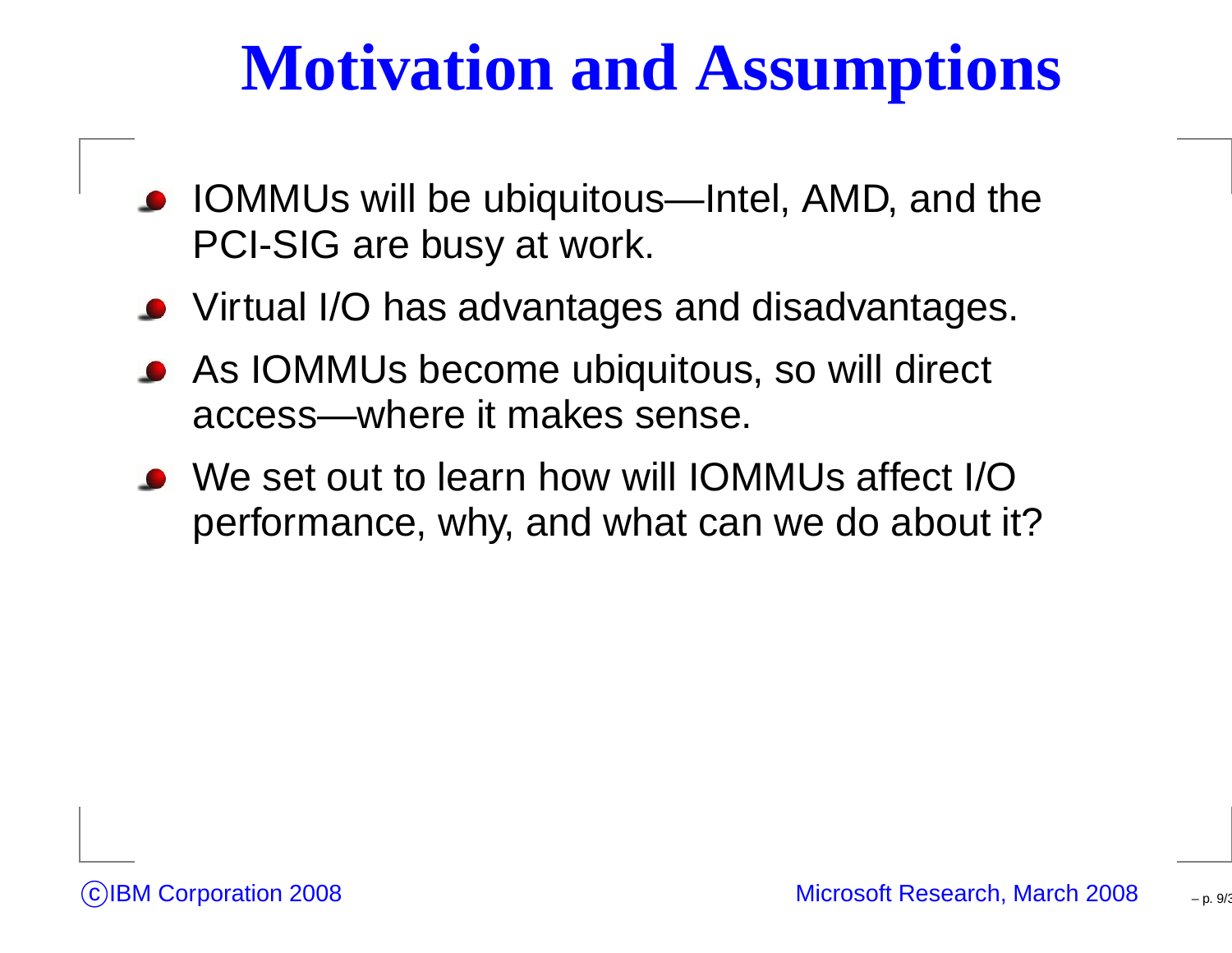# **IOMMU Design**

There are many different ways to build IOMMUs, and all of them affect performance:

- IOMMU design, in particular cache size, associativityand invalidation mechanisms.
- **IOMMU** location, core vs. chip vs. device.
- Hardware  $\leftrightarrow$  $\leftrightarrow$  software interfaces.
- **Pure software interfaces (e.g., between user-space and** kernel-space or between kernel-space and hypervisor).

– p. 10/36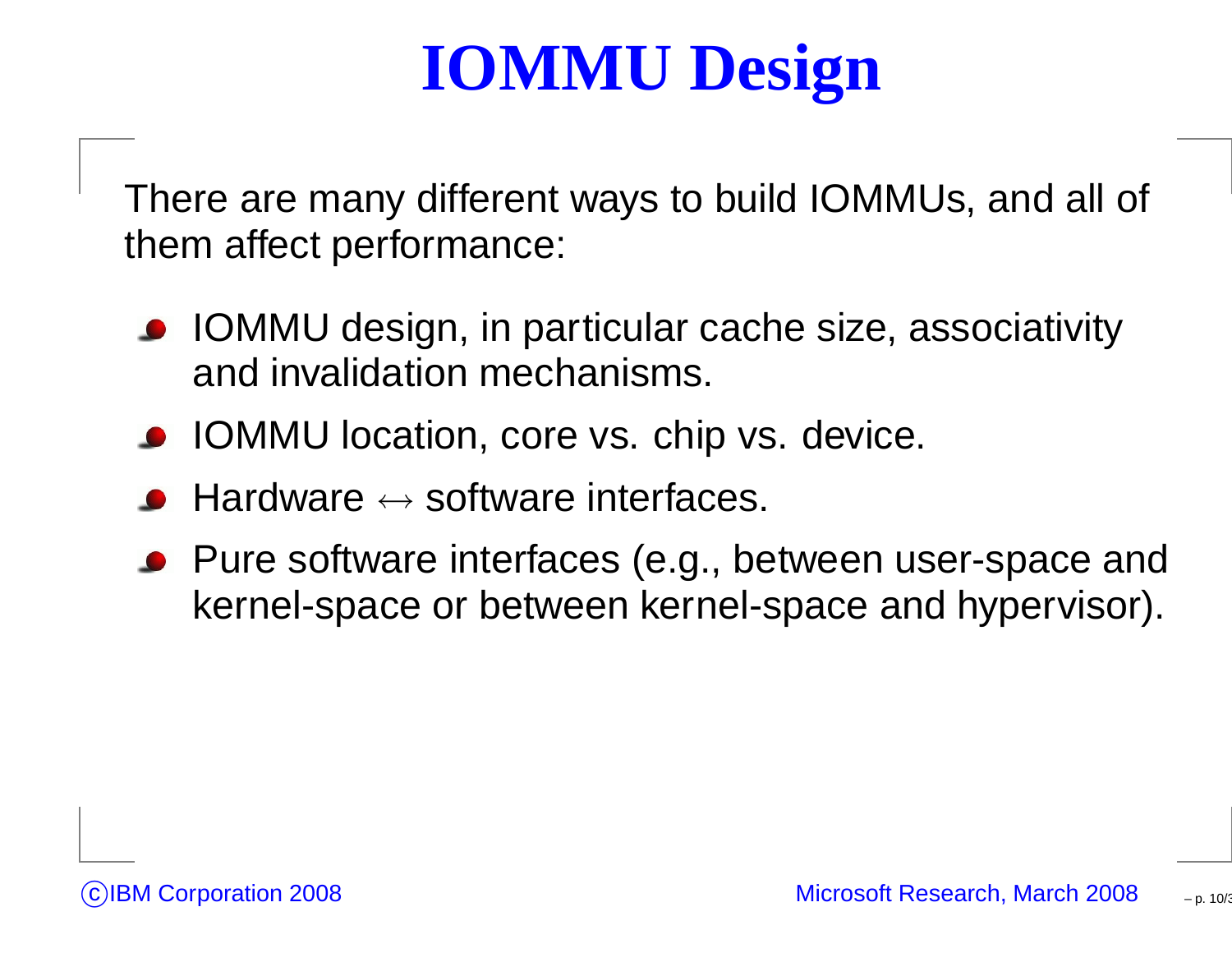# **The Calgary IOMMU**

- IBM (accidentally) has an IOMMU in System <sup>x</sup> servers, based on the TCE (Translation Control Entry) family of IOMMUs.
- Calgary provides a unique I/O address space up to 4GB in size to all devices behind each PCI Host Bridge(PHB).

– p. 11/36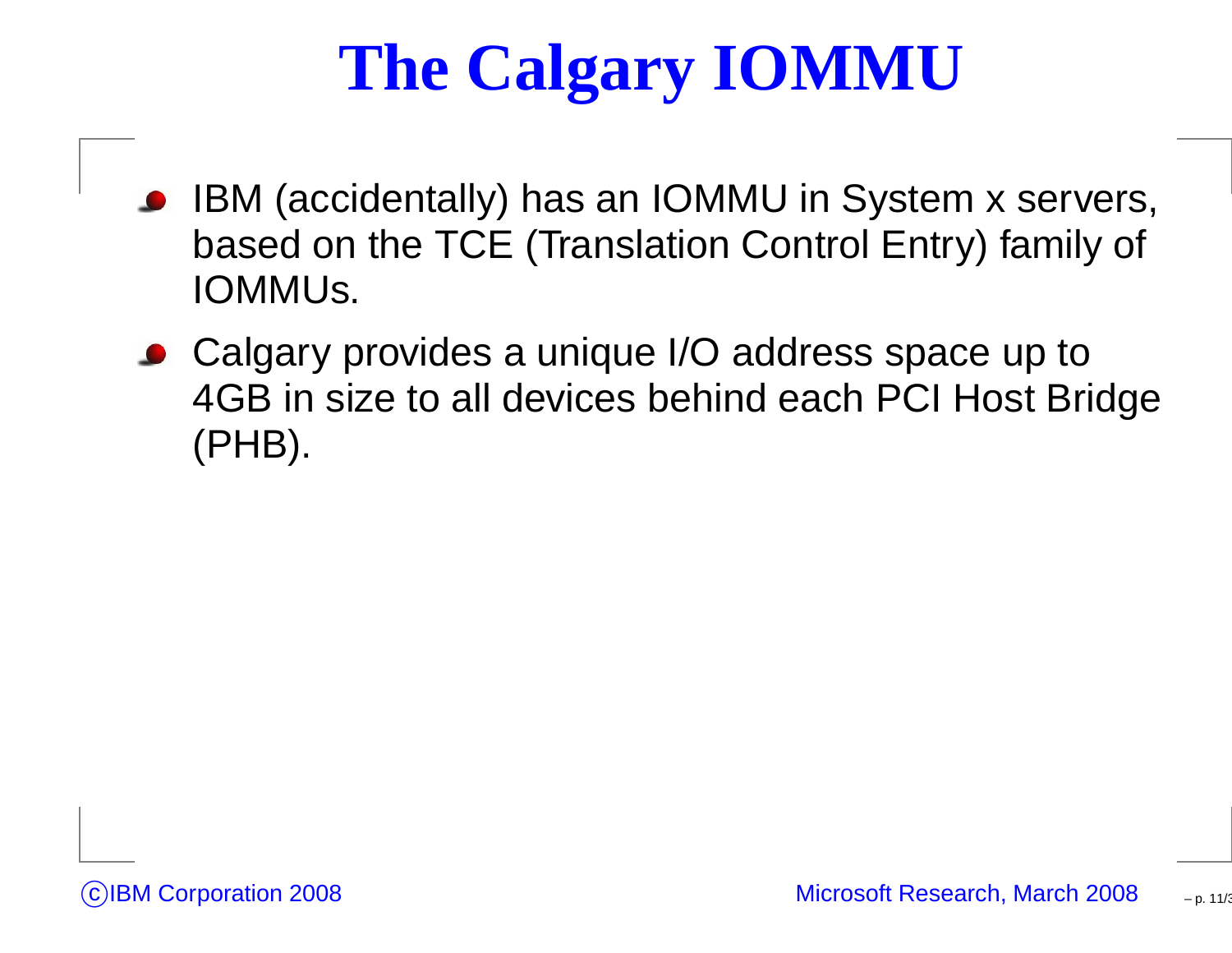# **Calgary TCE format**



Calgary uses the DMA address as an index into its IOTLB. If <sup>a</sup> translation is not found in the IOTLB, the address is used as an index <sup>a</sup> system controlled translation table in memory. If the address is not found there either, or doesn't have the right access permissions, the DMA is stopped!

– p. 12/36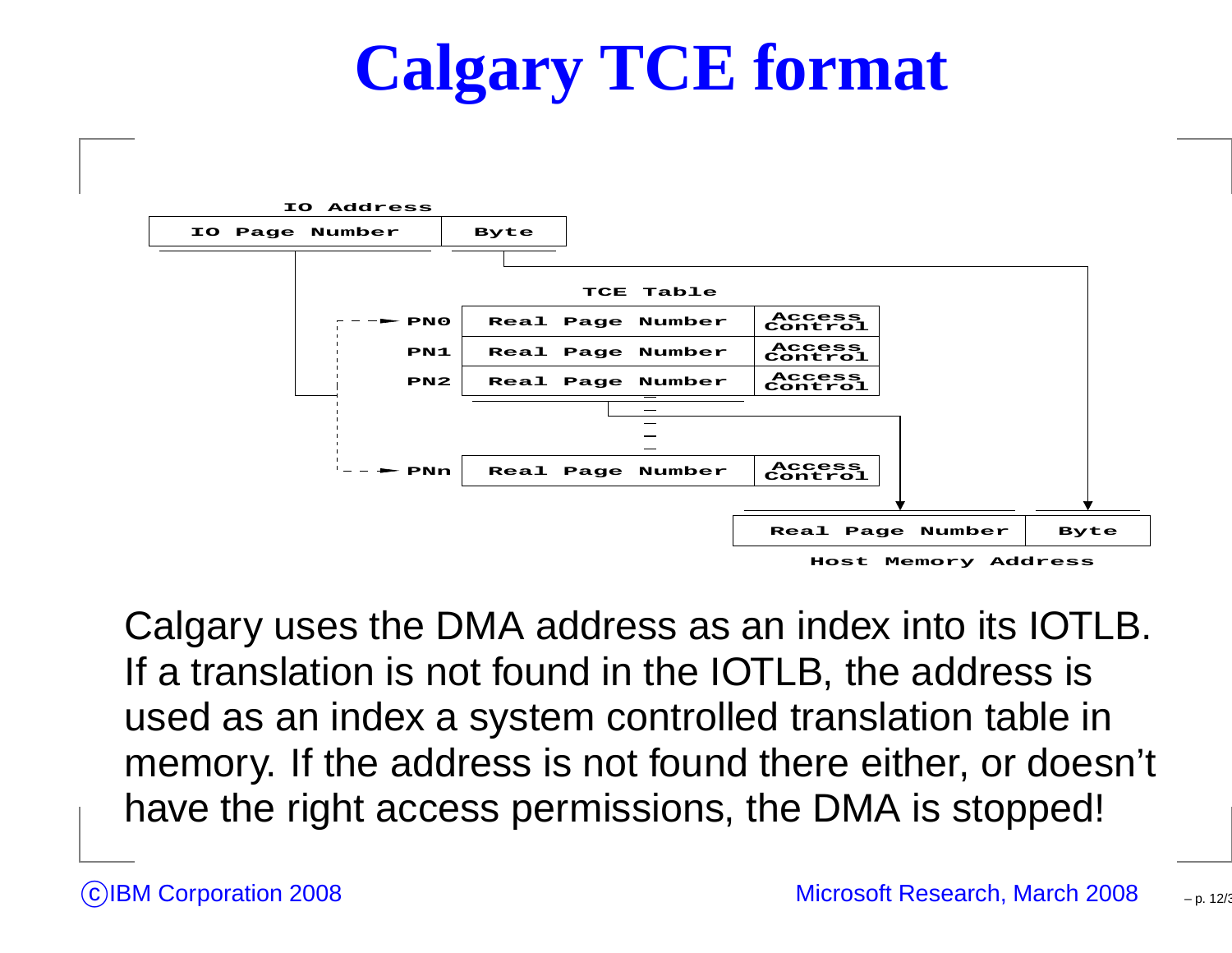# **Calgary Exploitation**

We exploited the Calgary IOMMU to give Xen virtual machines safe direct hardware access.

- The hardware has never been validated.
- So first we did the bringup on bare-metal Linux.
- Then, we did <sup>a</sup> Xen prototype.
- In between, we made sure we get reasonableperformance. . .
- . . . and supported new hardware (CalIOC2 PCIeversion of Calgary).

I'm going to tell you how it performed... in a bit.

– p. 13/3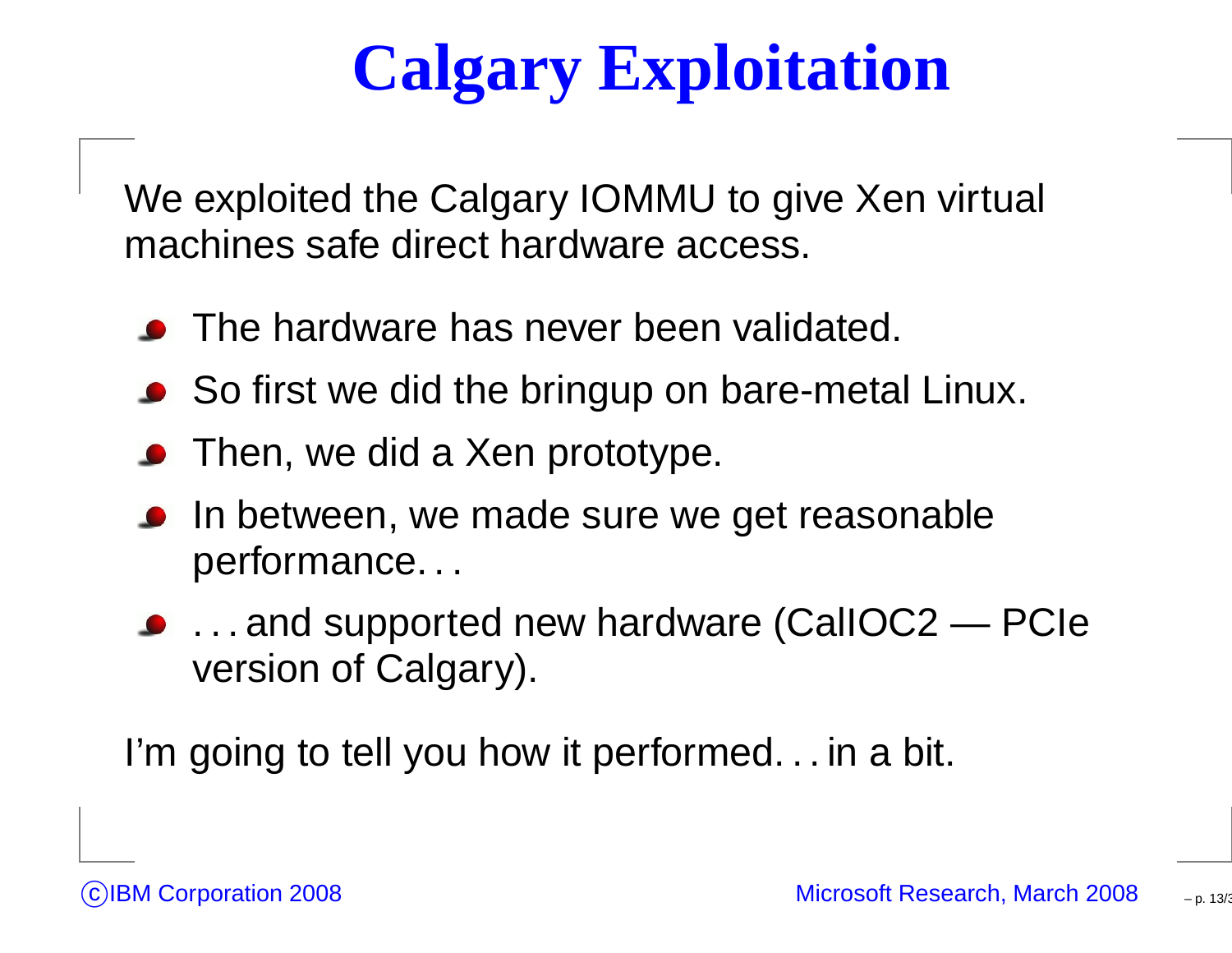# **Linux IOMMU Support**

- Linux has <sup>a</sup> standard API for dealing with DMA memorywhich all well written drivers are already using, theDMA-API.
- First we cleaned up the x86-64 DMA-API implementation to support more than nommu, swiotlband gart cleanly — the dma-ops patch.
- **Then we did Calgary bringup on bare metal Linux.**
- And implemented the DMA-API for Calgary on theserver formerly known as "xSeries x366."
- Despite the hardware having never been validated, it actually works.
- We had to work around <sup>a</sup> few oddities creatively cuefunny story about TCE shoot-downs.

– p. 14/36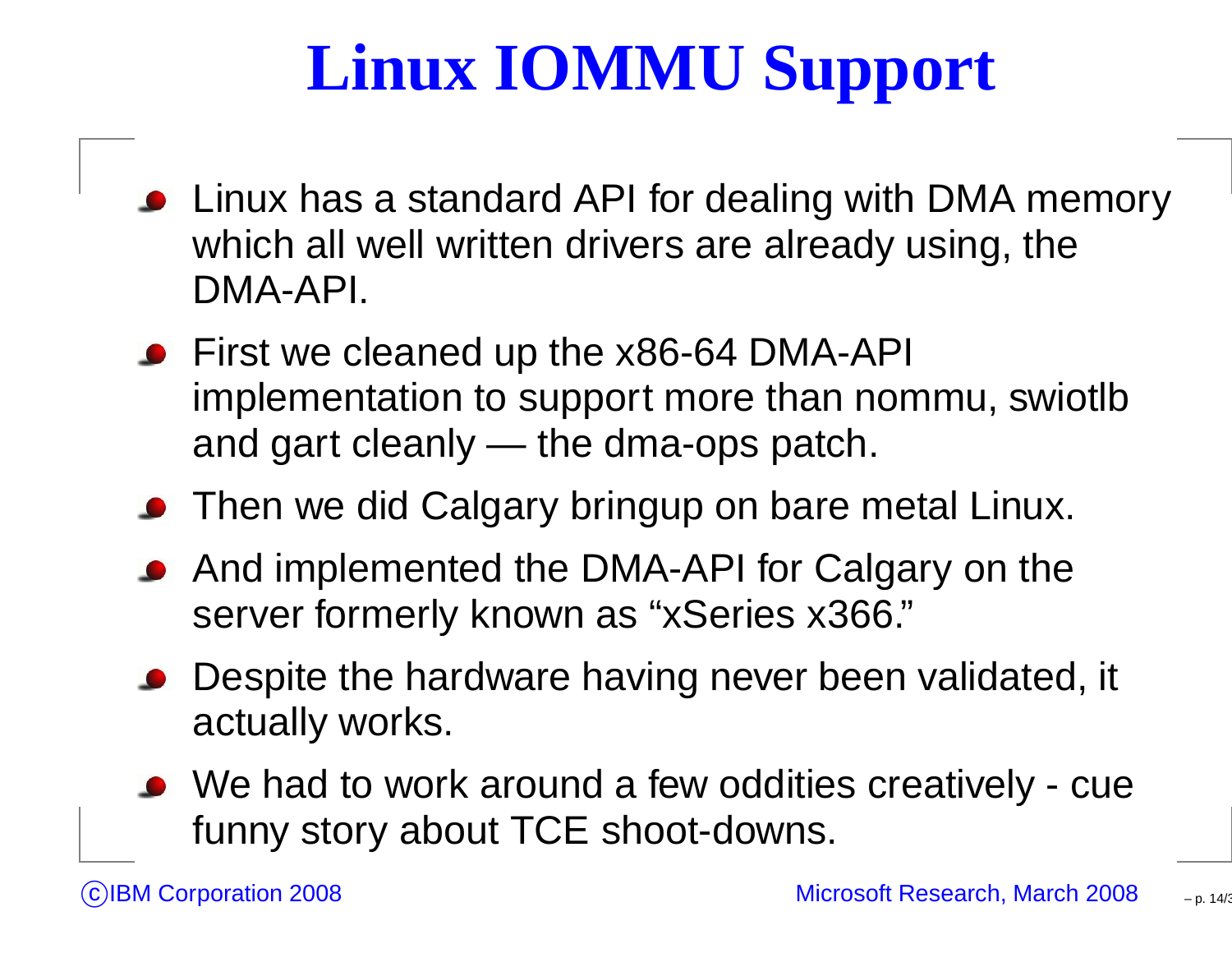# **Linux IOMMU Support continued**

- Calgary support merged in 2.6.18-rc1, we're themaintainers.
- CalIOC2 (PCIe version of Calgary) merged in 2.6.23.
- This provides an isolation capable IOMMU on System <sup>x</sup>servers - get your DMA handling wrong and the DMAwill be stopped by the IOMMU with an informative message rather than corrupting memory!
- Some open issues: direct userspace access (i.e., X), graceful handling and recovery of driver errors, betterintegration with swiotlb, NUMA support, etc, etc...

– p. 15/36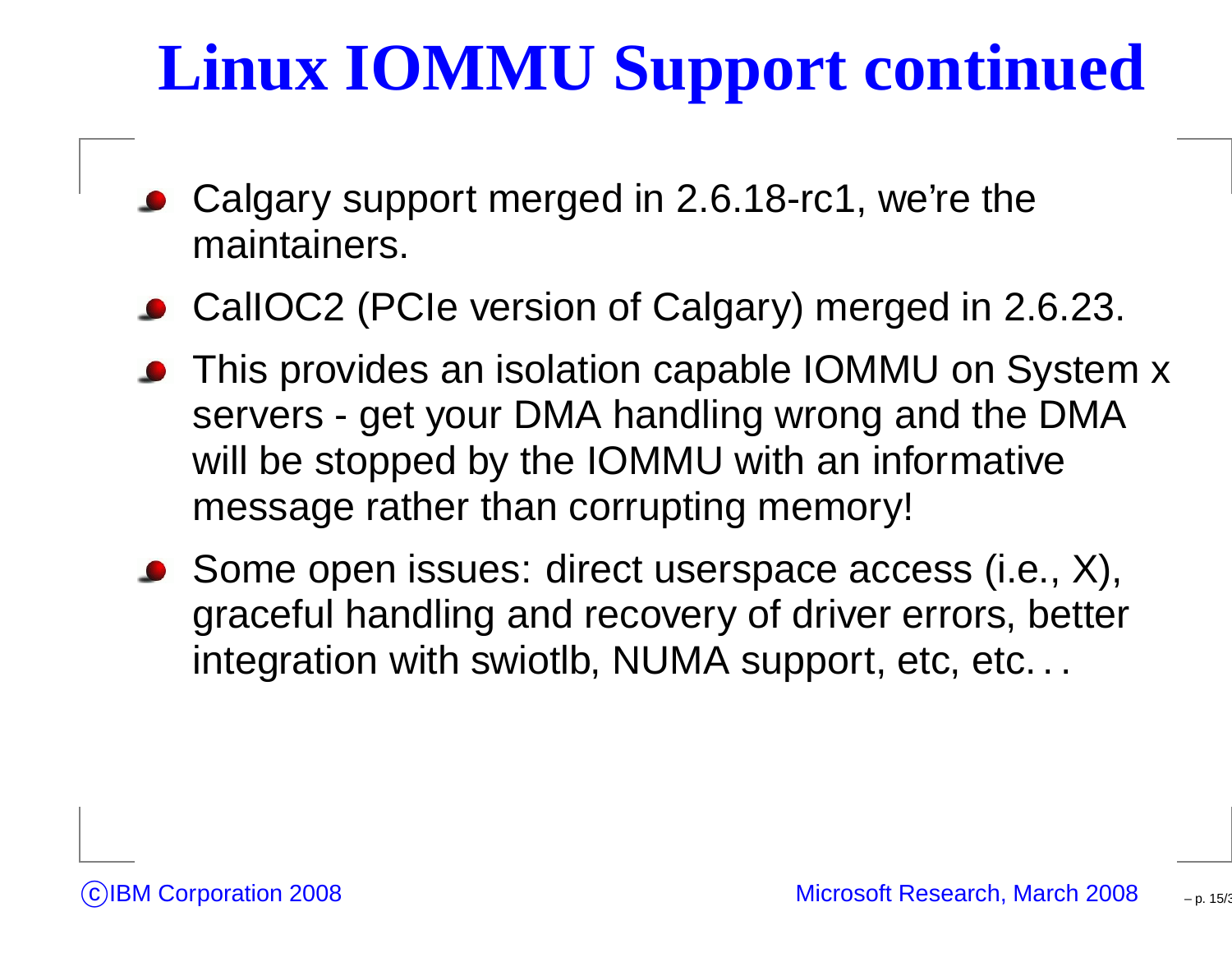# **dmesg in action**

PCI-DMA: Using Calgary IOMMU Calgary: enabling translation on PHB <sup>0</sup> Calgary: errant DMAs will now be prevented on this bus. Calgary: enabling translation on PHB <sup>1</sup> Calgary: errant DMAs will now be prevented on this bus. Calgary: enabling translation on PHB <sup>2</sup> Calgary: errant DMAs will now be prevented on this bus.

– p. 16/36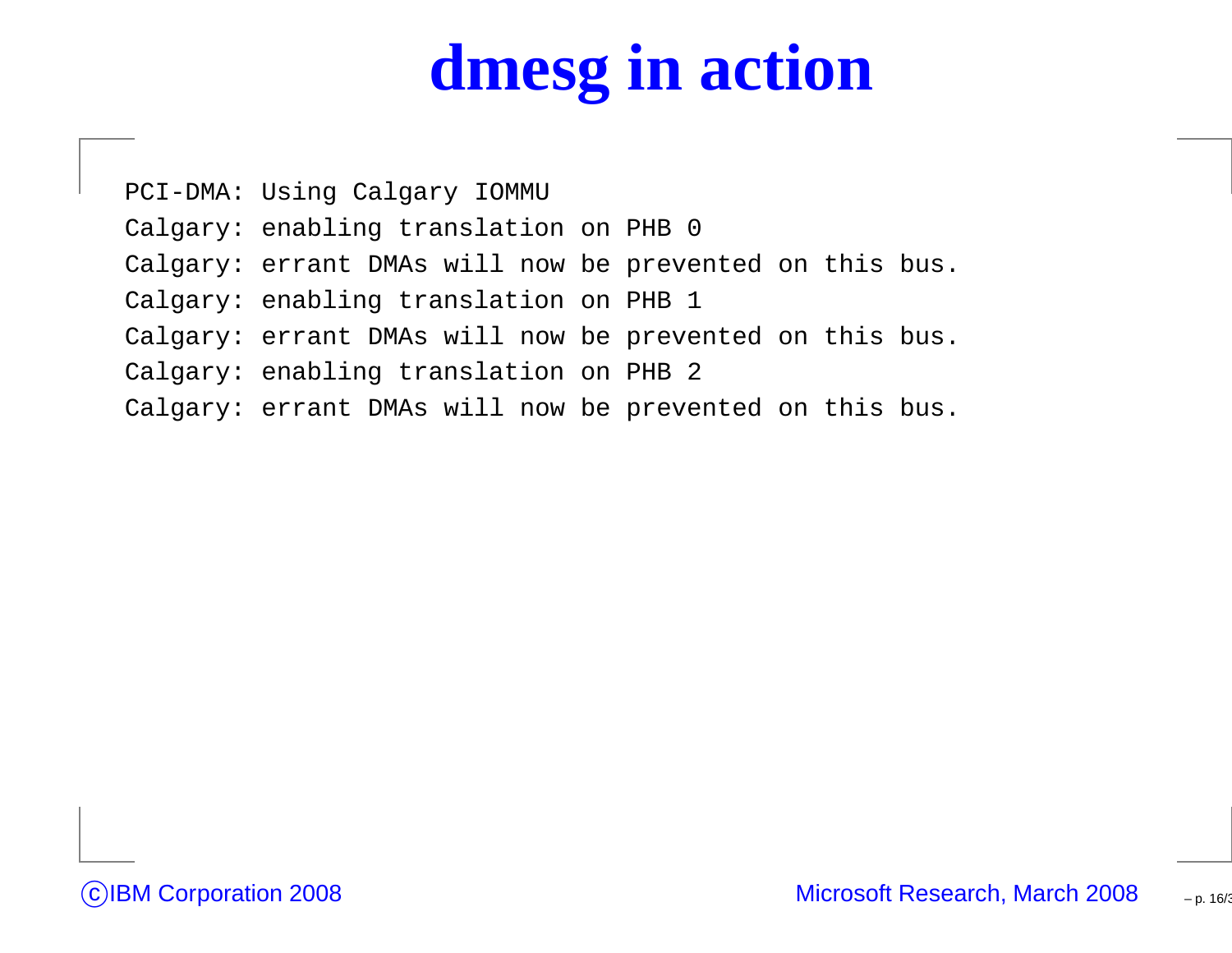# **Xen IOMMU Support**

- Main goal: using Calgary to provide direct access todevices from multiple domains.
- Concentrating on PV-domains, not HVM.
- dom0 detects Calgary in the machine notifieshypervisor which initializes Calgary support.
- Hypervisor has <sup>a</sup> common IOMMU layer, to support Intel VT-d and AMD's IOMMU.
- Now days Xen has support for VT-d and AMD IOMMU, but only for HVM domains.
- **.** . . . and we've switched to working on VT-d, for KVM.

– p. 17/36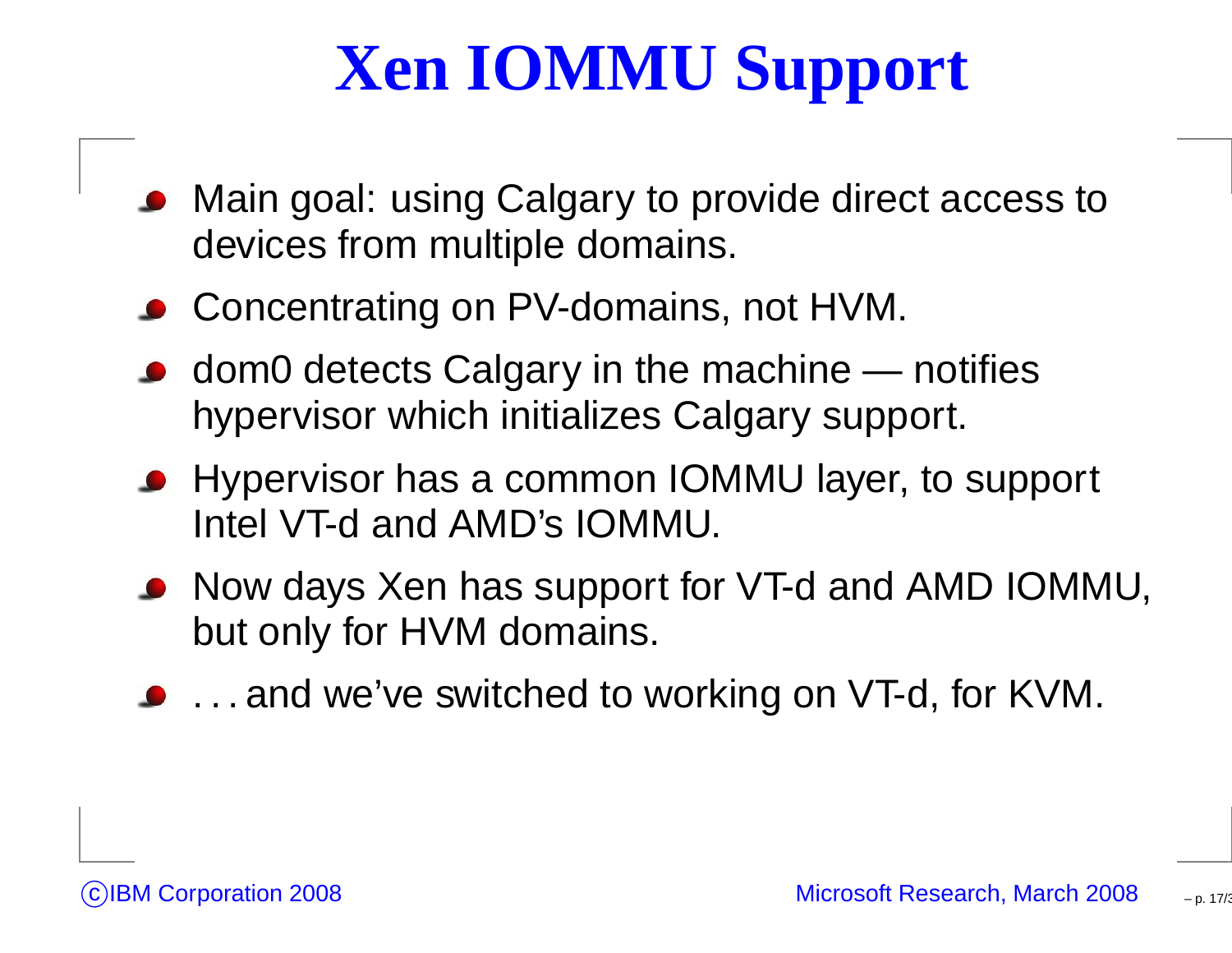# **Xen IOMMU Support continued**

- New privileged hypercalls: iommu detected, create and destroy IO space. I/O spaces are identified by PCI BDF(or parts of BDF).
- **.** Linux xen-iommu DMA-API implementation makes map and unmap hypercalls: map and unmap translationentry in I/O space.

– p. 18/36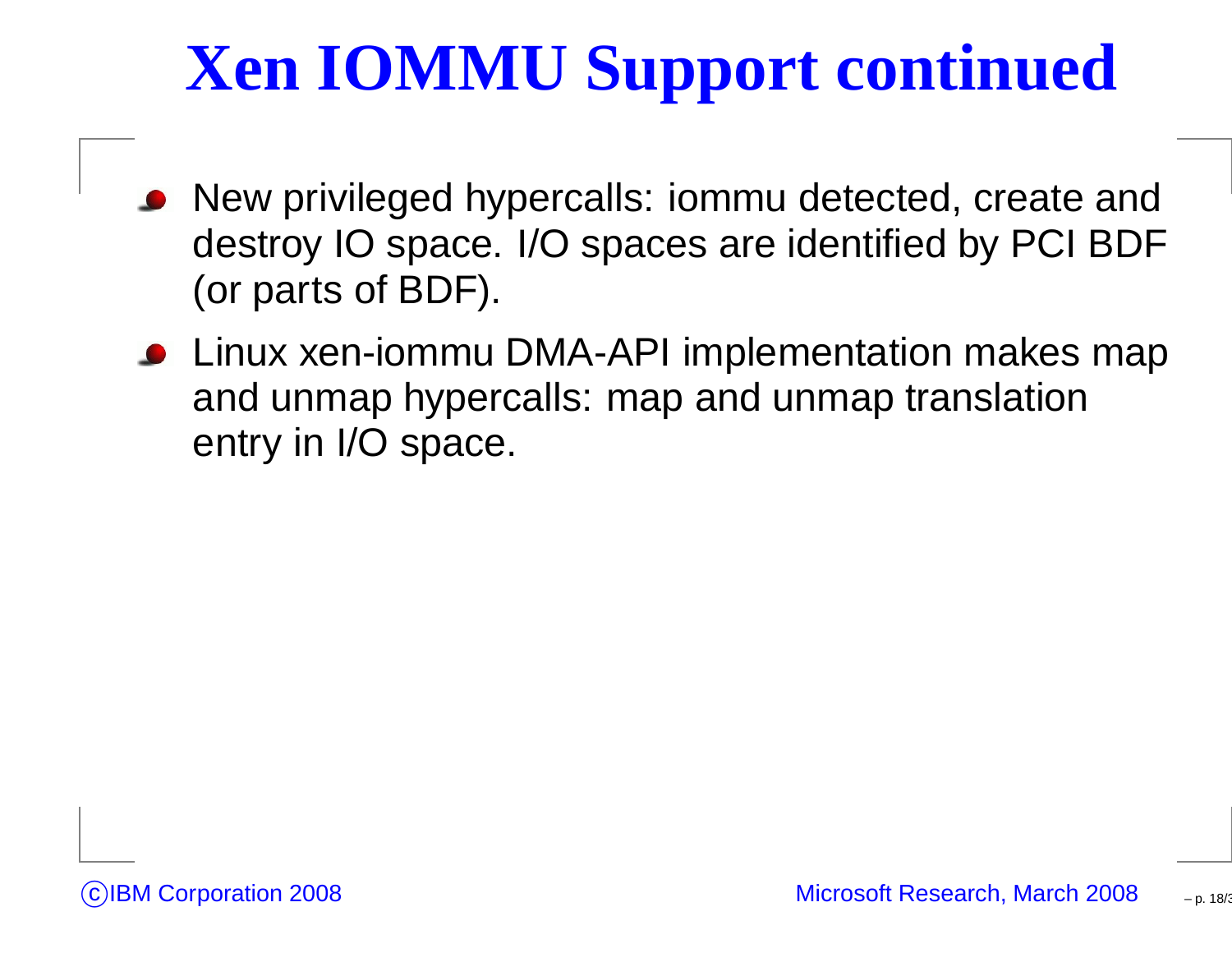# **The Straight-forward Implementation**

- Map Linux DMA API calls to TCE (translation control entries—think MMU PTEs) map / unmap calls.
- **Straight-forward implementation.**
- With the best isolation properties! Only entries in activeuse are mapped—minimizes window of exposure.
- Unfortunately, map / unmap hypercalls are <mark>expensive</mark>.
- . . . even on bare metal calling into the DMA API toomany times hurts.
- **•** Xen multicalls don't help.



– p. 19/36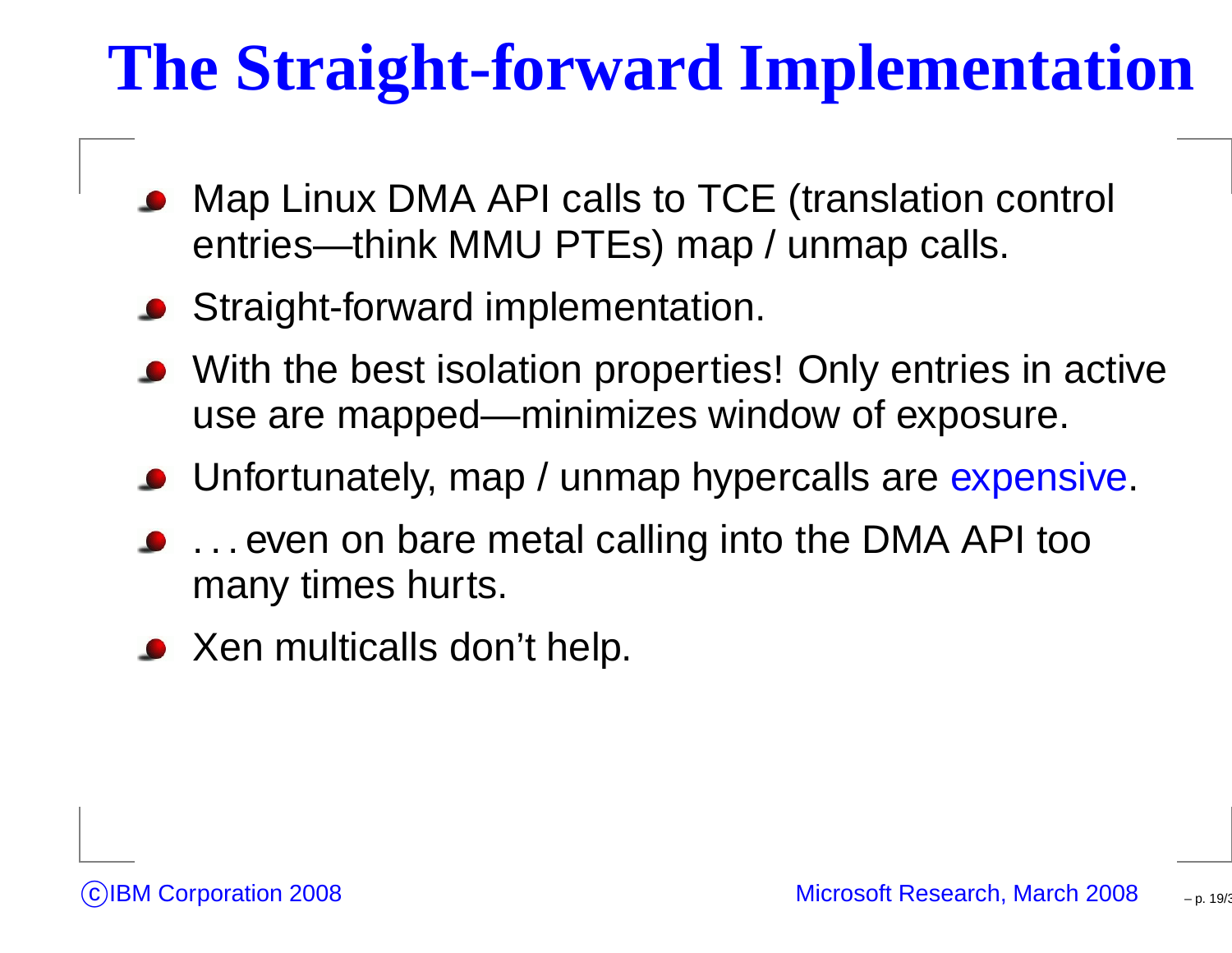#### **Performance Results**

- Network (netperf) and disk I/O (ffsb) tests.
- Two IOMMUs, Calgary and DART, on x86-64 and PPC, respectively.
- We only present the Calgary network results (but DART, and disk IO, were comparable).
- Always compare <sup>a</sup> given scenario:
	- With the IOMMU enabled.
	- With the IOMMU disabled.
- Not comparing with virtual IO.

– p. 20/36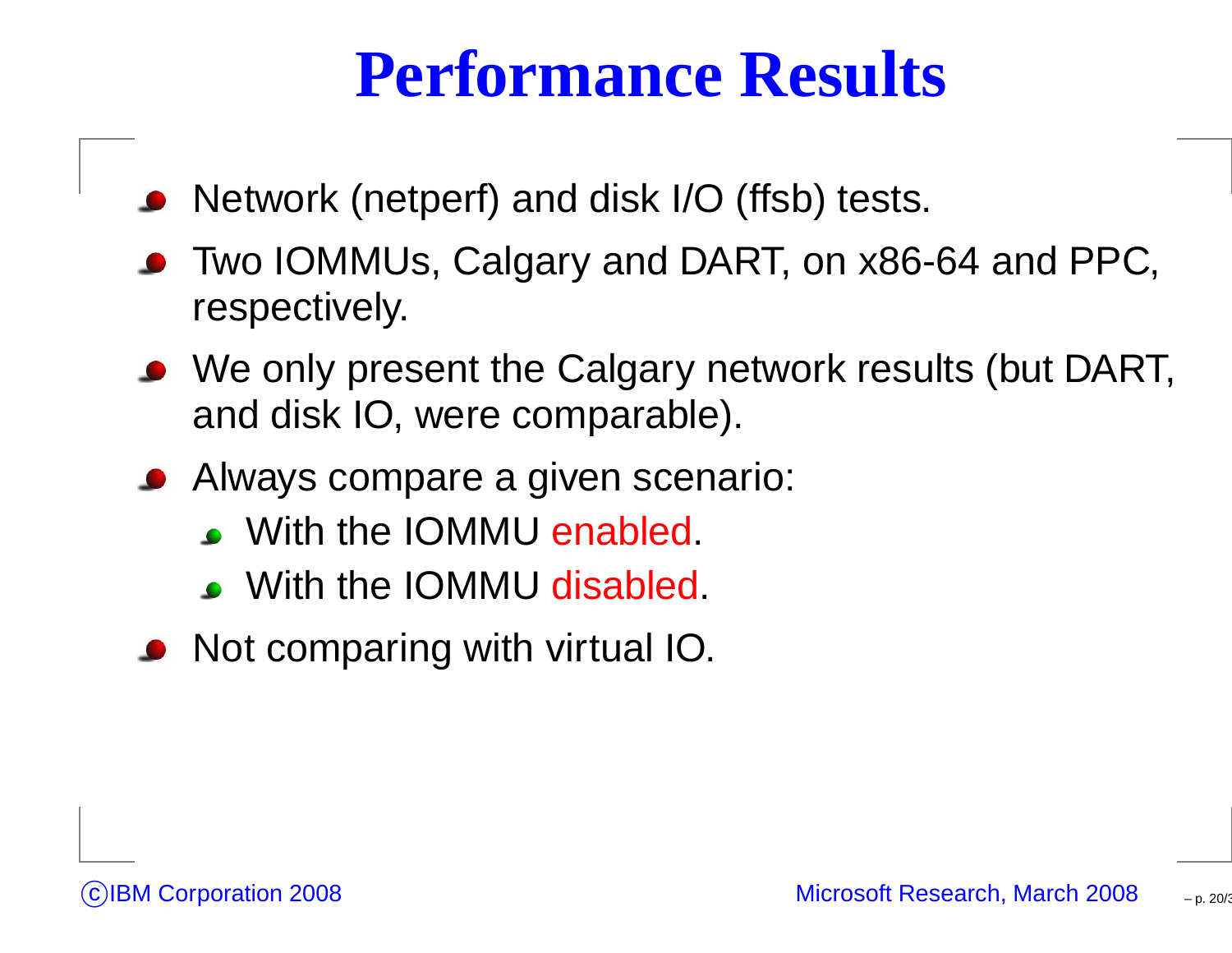### **Scenarios**

Where is the netperf server running?

- On <sup>a</sup> bare-metal kernel.
- **In Xen dom0:** 
	- **c** dom0 driving the IOMMU.
	- How does the IOMMU perform for a "direct hardware <mark>access</mark>" domain?
- **In Xen domU:** 
	- Still dom0 driving the IOMMU.
	- domU using virtual I/O (netfront or blkfront).
	- How does the IOMMU perform for "'<mark>driver domains</mark>"?

– p. 21/36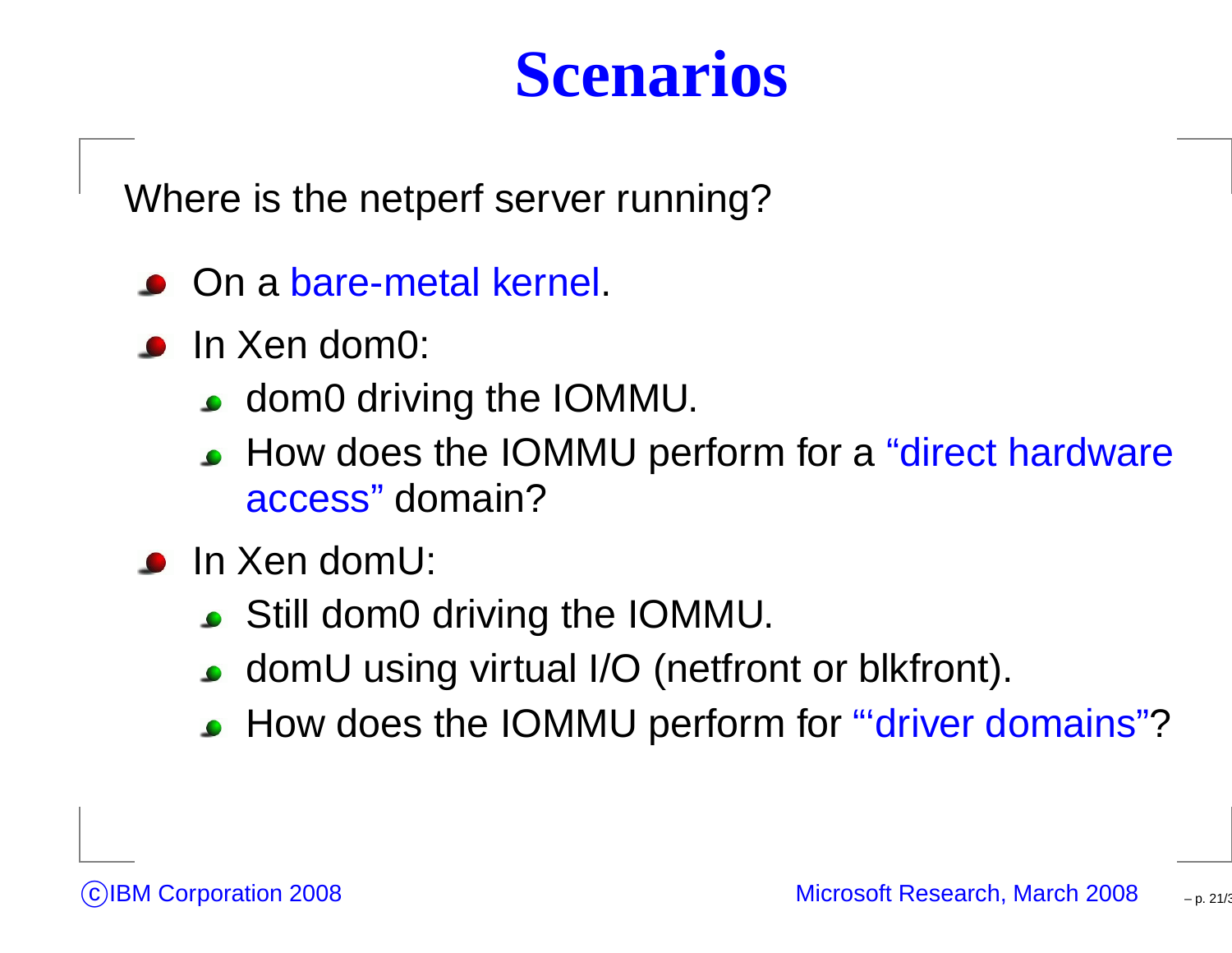#### **Bare-metal Network Throughput**



On bare-metal throughput is barely affected.

CIBM Corporation 2008

Microsoft Research, March <sup>2008</sup>

– p. 22/36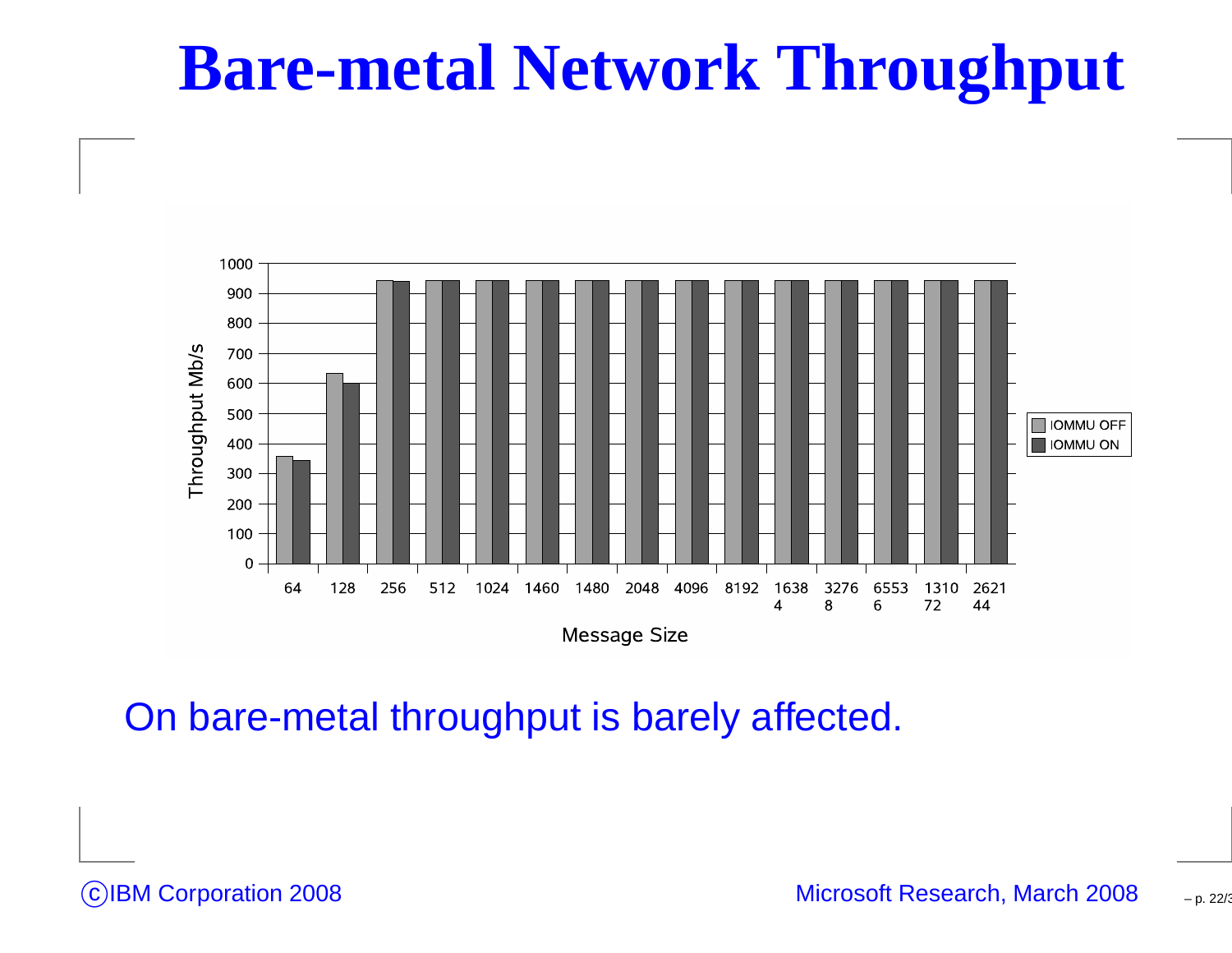#### **Bare-metal Network CPU Utilization**



Bare-metal CPU utilization is as much as 15%-30% more!

CIBM Corporation 2008

– p. 23/36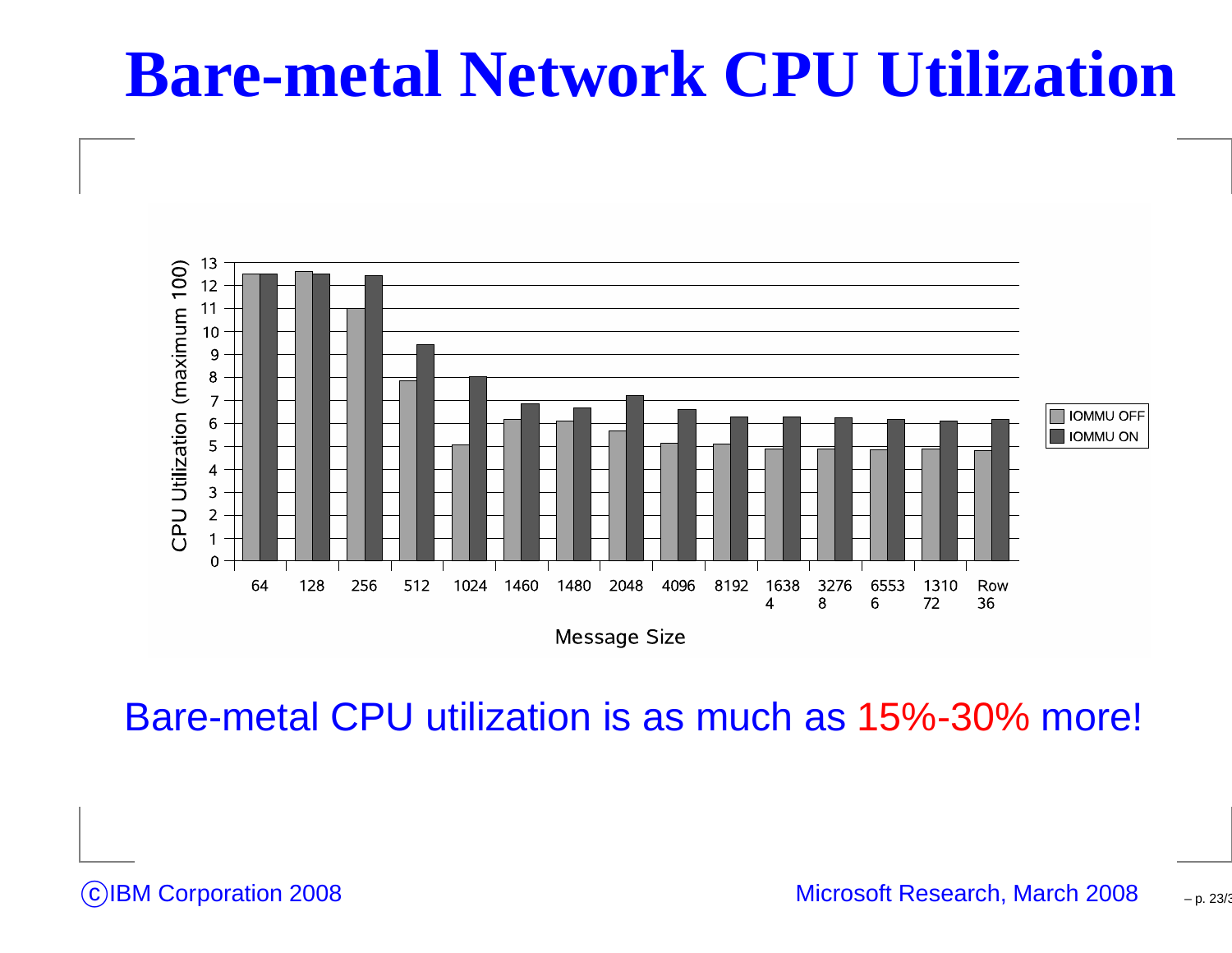## **Direct Access Network Throughput**



Msg size <sup>&</sup>lt; 1024: throughput as much as 45% less.

Msg size >= 1024: throughput barely affected.

CIBM Corporation 2008

Microsoft Research, March <sup>2008</sup>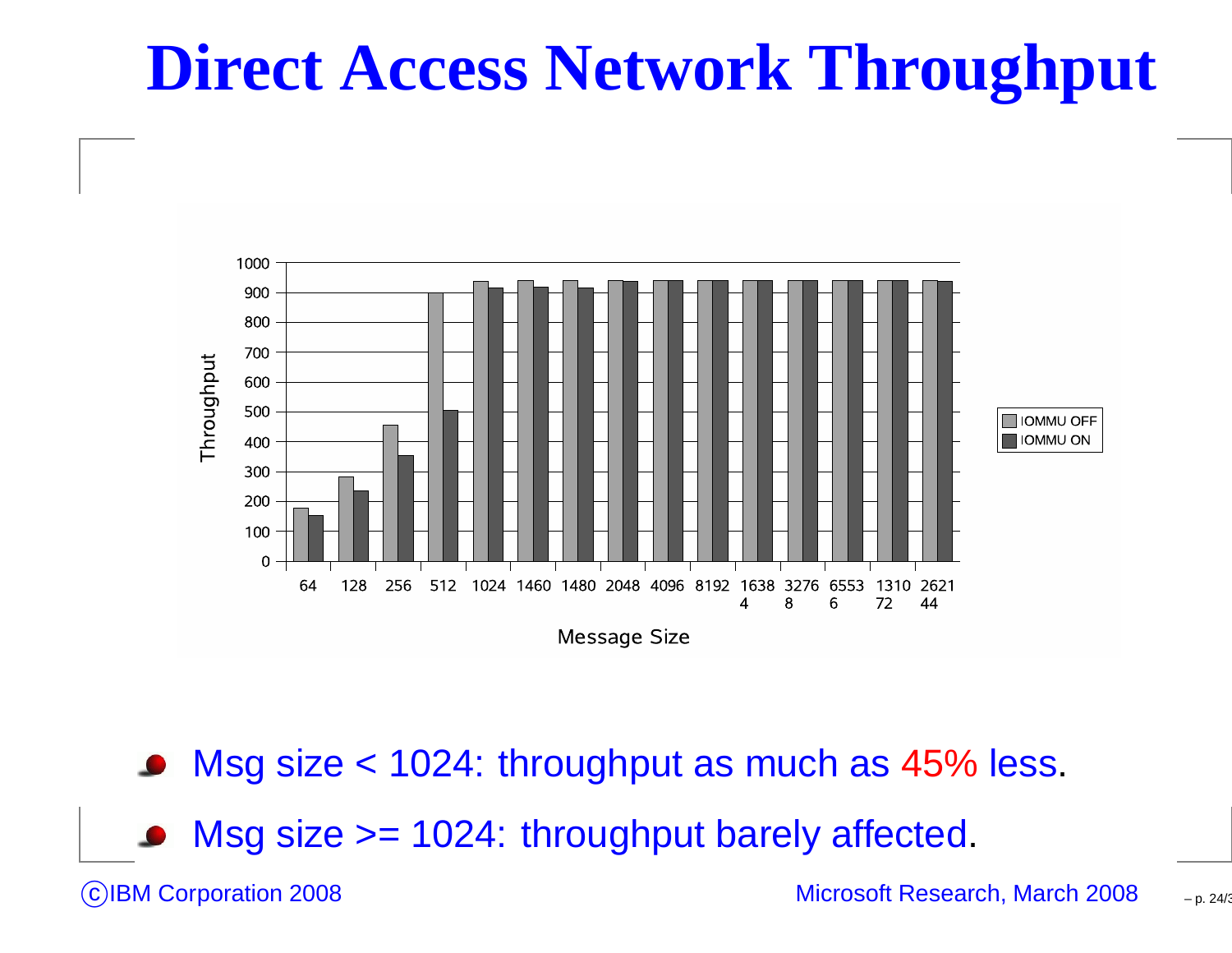### **Direct Access Network CPU Utilization**



Direct access CPU utilization is up to 40%–60% more!

CIBM Corporation 2008

– p. 25/36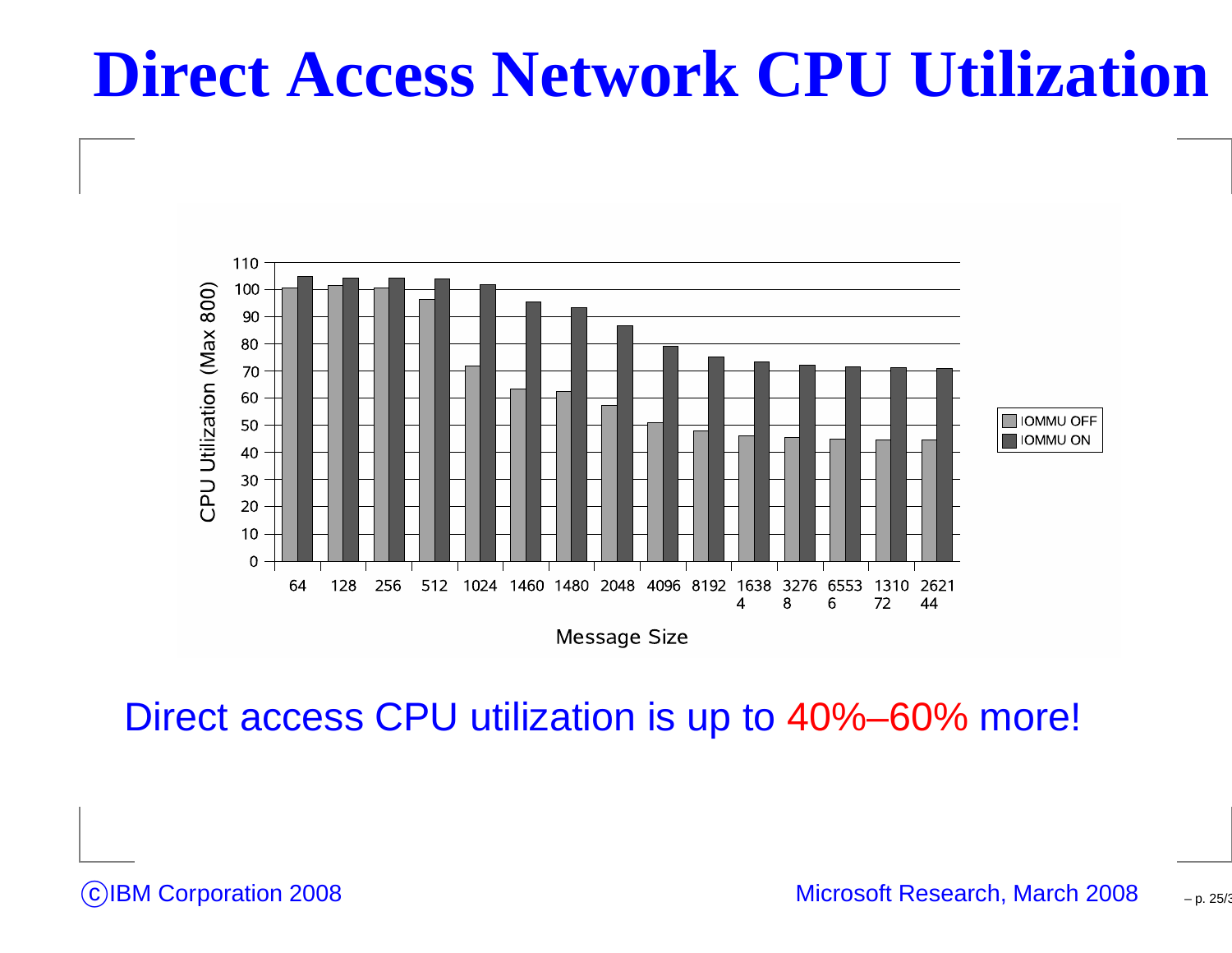# **Driver Domain Network Throughput**



Msg size <sup>&</sup>lt; 512: throughput as much as 15% less.

■ Msg size >= 512: throughput barely affected.

CIBM Corporation 2008

Microsoft Research, March <sup>2008</sup>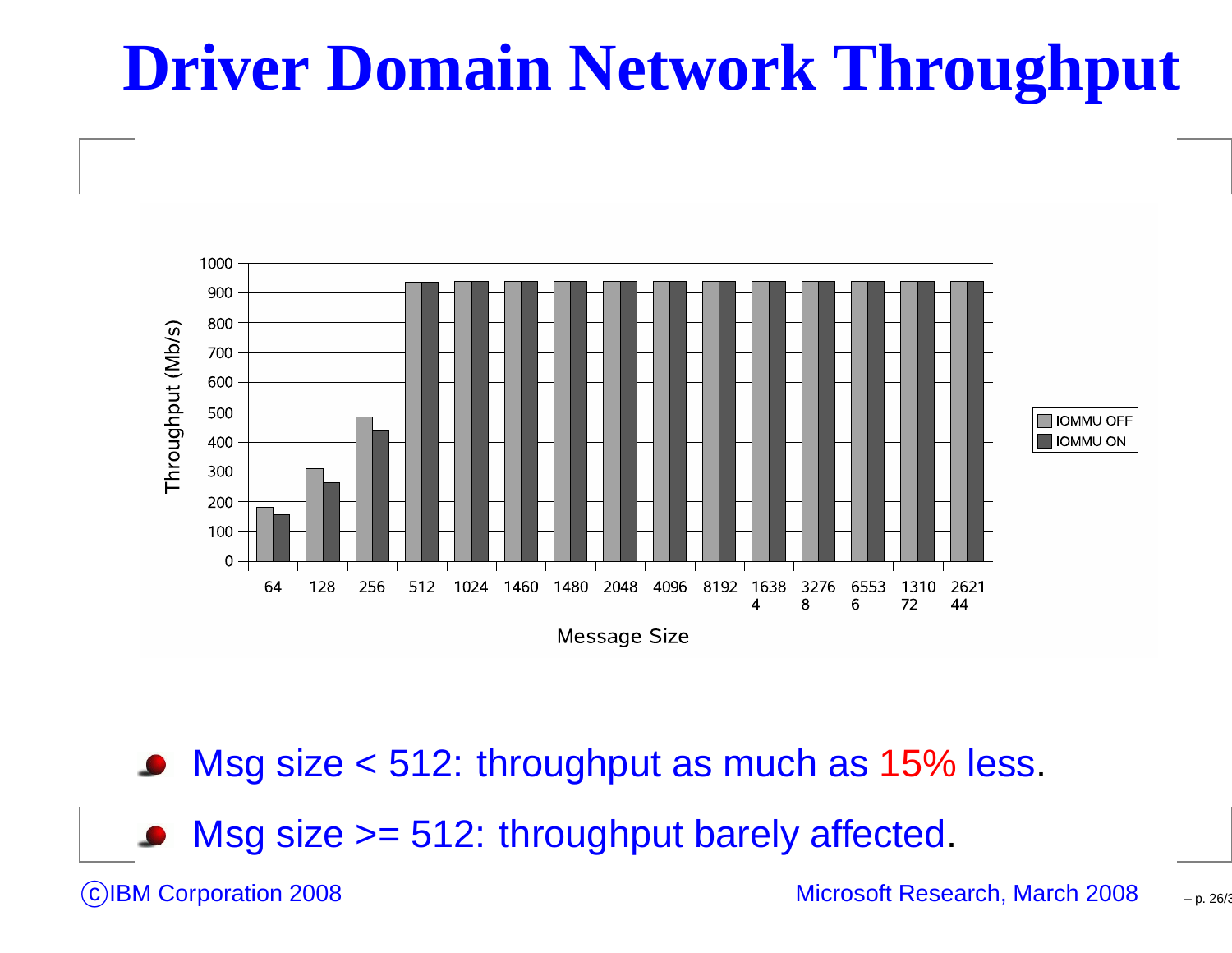### **Driver Domain Network CPU Utilization**



Driver domain CPU utilization is up to 40% more!

CIBM Corporation 2008

Microsoft Research, March <sup>2008</sup>

– p. 27/36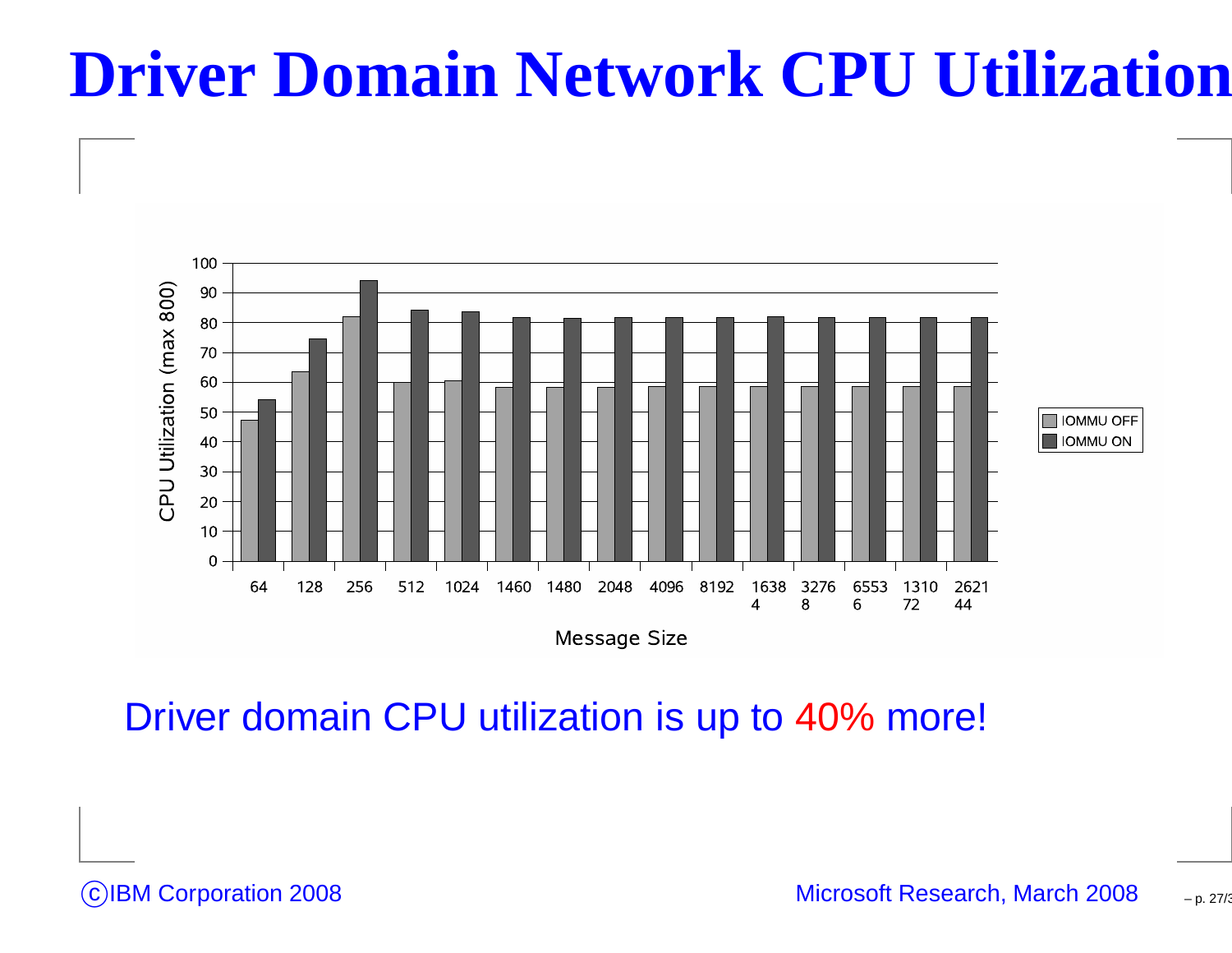### **Network Results Summary**

| Setup                                | Throughput      | <b>CPU Utilization</b> |
|--------------------------------------|-----------------|------------------------|
| Bare-metal                           | line rate       | up to 30% more         |
| Direct access (msg size $<$ 1024)    | up to 45% less  | N/A                    |
| Direct access (msg size $>= 1024$ )  | mostly the same | up to 40%-60% more     |
| Driver domain (msg size $<$ 512)     | up to 15% less  | N/A                    |
| Driver domain (msg size $\ge$ = 512) | mostly the same | up to 40% more         |

IOMMU is expensive (although not prohibitive). . . What can we do about it?

– p. 28/36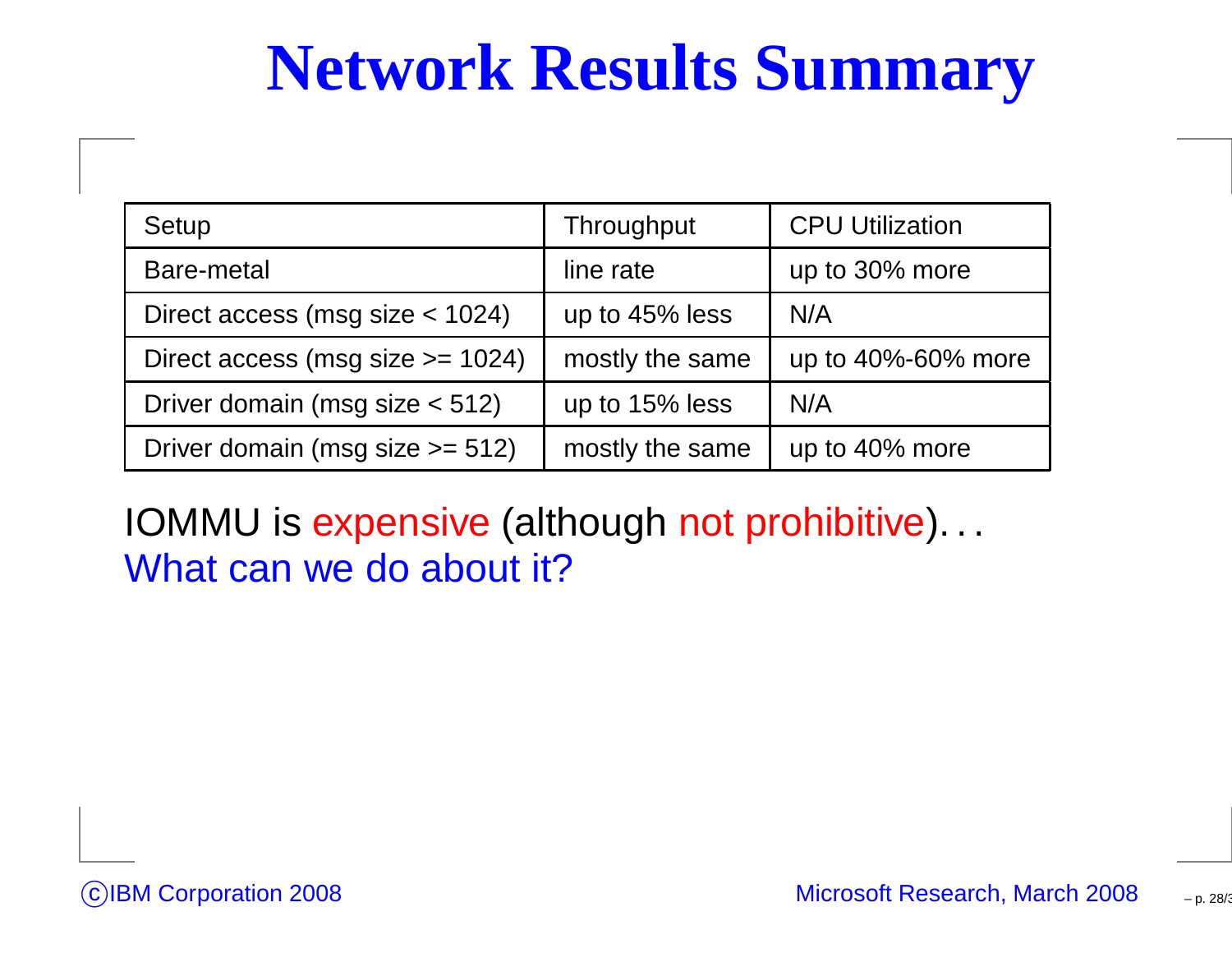# **Pre-allocating the I/O Address Space**

- Map the entire guest address space in the IOMMU address space such that the guest pseudo-physical address that maps <sup>a</sup> given machine frame is equal tothe DMA address that maps that machine frame.
- **Start-up cost but minimal runtime overhead.**
- Isolates the system from the guest.
- But provides no protection inside the guest (guest is oblivious to the IOMMU).
- **•** Precludes (or requires hypervisor involvement for) page flipping, ballooning and anything else that modifiesguest P->M translations.
- Size of I/O address space may be limited theoretical 4GB limit on Calgary.

– p. 29/36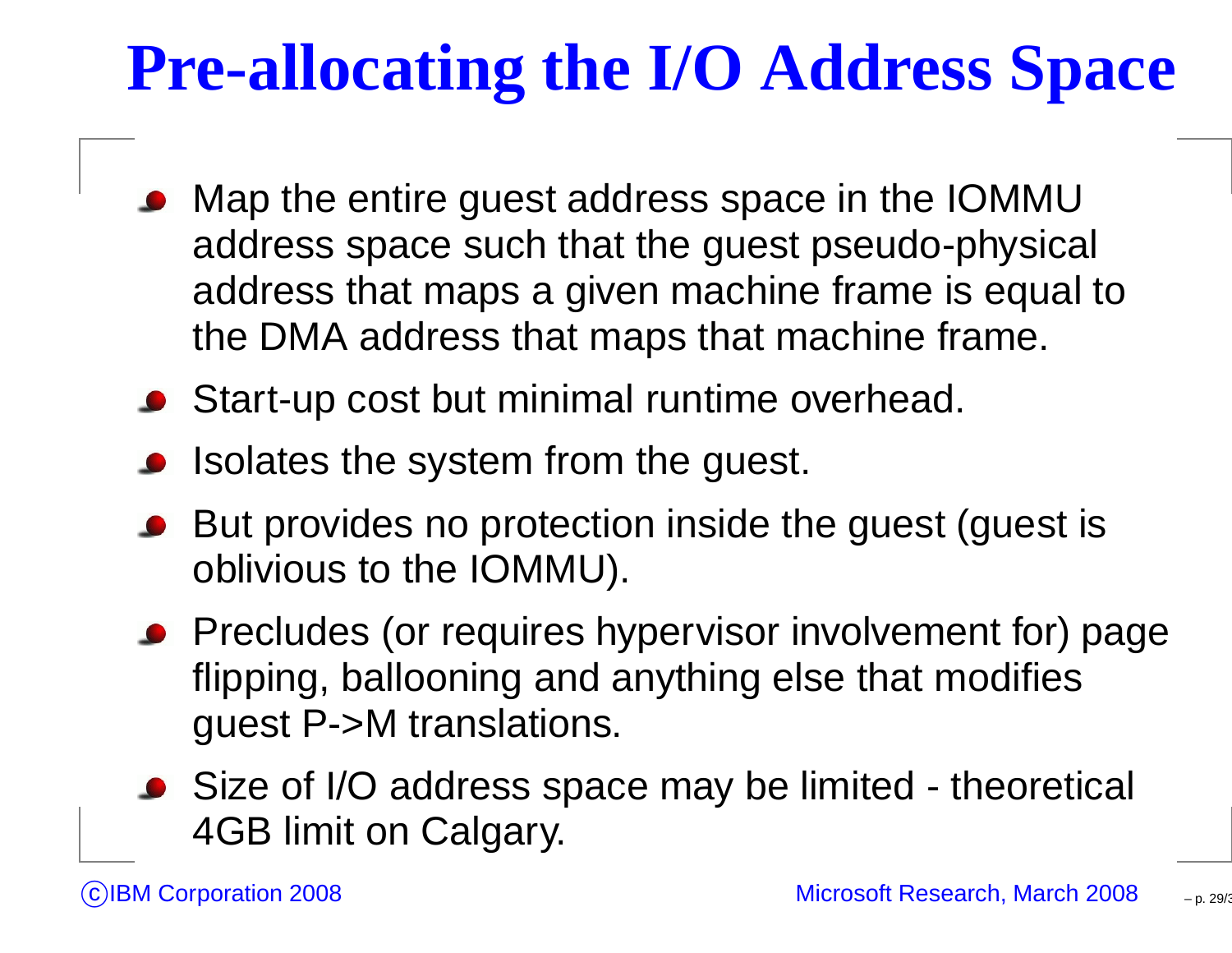### **Allocate in Advance; Free When Done**

- Don't use the streaming DMA API (map / unmap).
- Use the persistent allocation DMA API (allocate / free).
- Goes against standard Linux driver practice.
- **...** DMA-API is really designed for platforms with limited number of DMA mappings.
- Alternative is to cache map / unmap calls in the DMA-API itself and save the hypervisor crossing definitely beneficial for hypervisor scenario but not sureabout baremetal.
- Another alternative is to allocate and free in largebatches, rather than on <sup>a</sup> per-buffer basis - add dma\_map\_multi and dma\_unmap\_multi and teachdrivers and subsystems to batch their DMA mappings.

– p. 30/36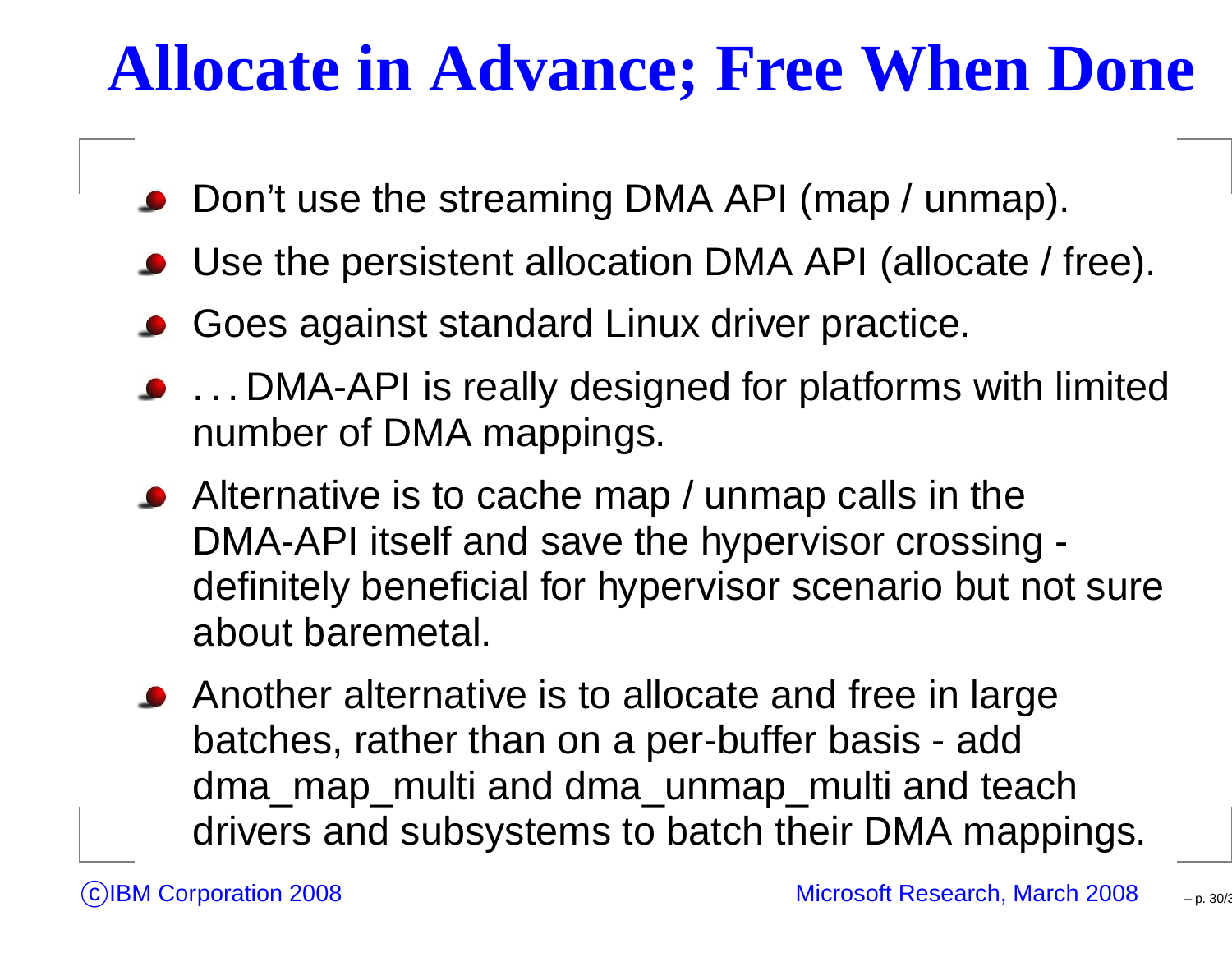# **Other Optimizations**

- Deferred TCE cache flush.
- **S** Xen multicalls.
- Never free! The mapping may exist until it gets reused, but if the driver is well-behaved and the mapping doesnot map anyone else's page. . . who cares?
- **Grant table integration: when using PV drivers map and**  unmap intelligently from the grant table ops rather than from the DMA API. Only applicable for driver domains, not for direct hardware access domains.

– p. 31/36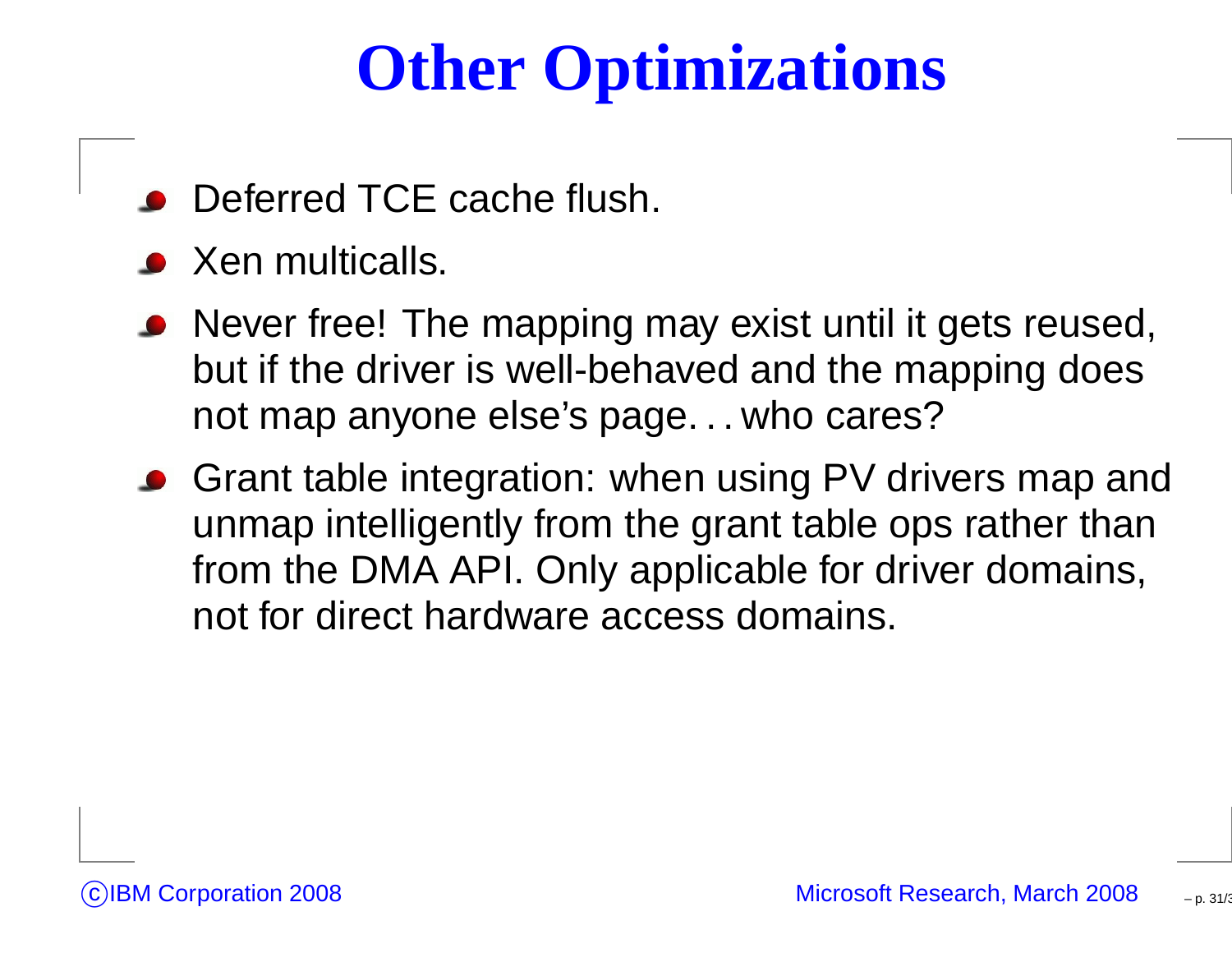# **IOMMU Conclusions and Future Work**

- **IOMMUs are useful and necessary**
- . . . but they have non-negligible costs at the moment up to 60% more CPU utilization
- ... which we have lots of ideas on how to fix!
- What about Intel VT-d and AMD IOMMU?
- Once we get rid of the software inefficiencies, how dowe build better IOMMUs?
- Memory pinning.

– p. 32/36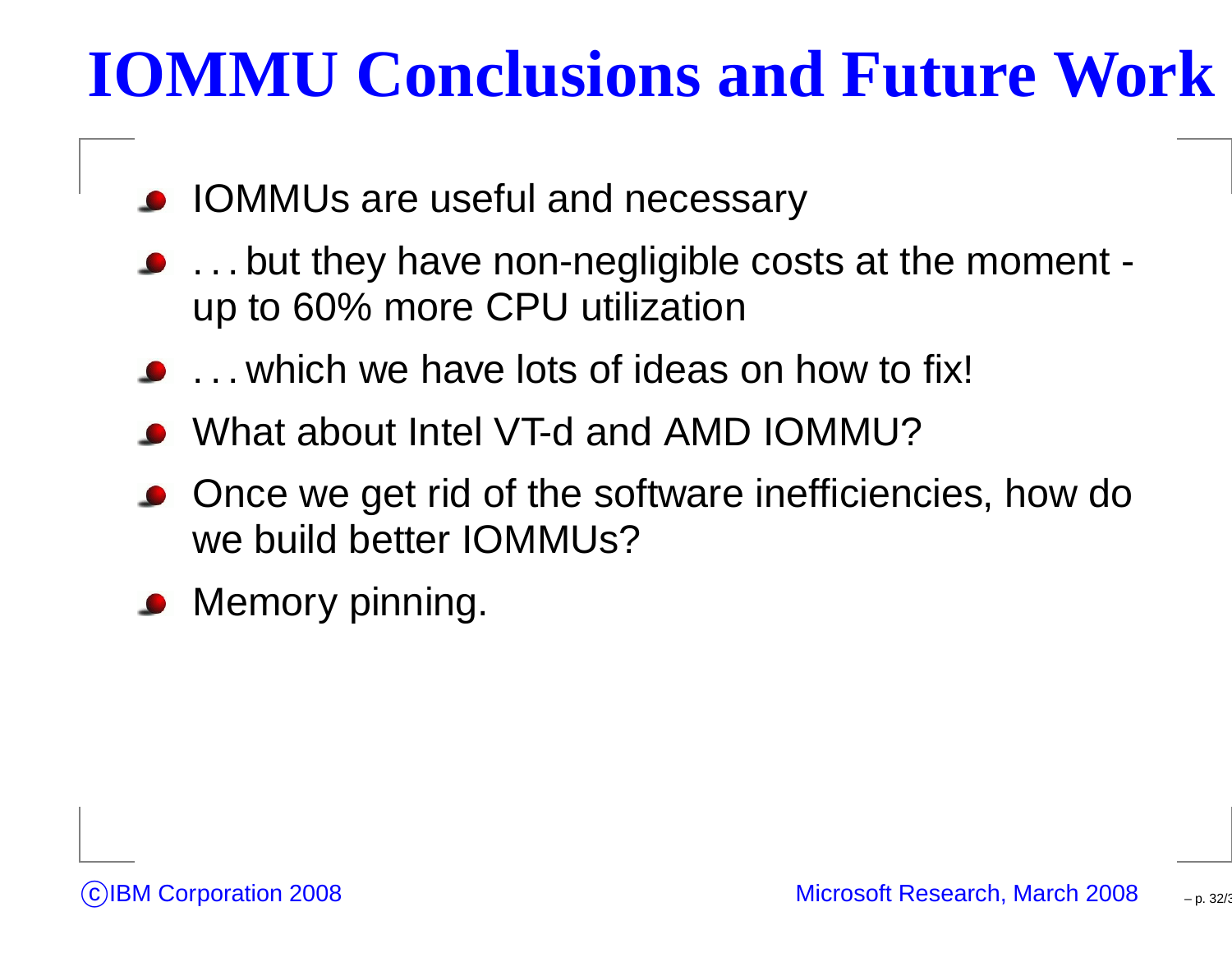## **More Information and Source Code**

- Utilizing IOMMUs for Virtualization in Linux and Xen, M. Ben-Yehuda, J. Mason, O. Krieger, J. Xenidis, L. VanDoorn, A. Mallick, J. Nakajima, and E. Wahlig, OLS '06.
- The Price of Safety: Evaluating IOMMU Performance, M. Ben-Yehuda, J. Xenidis, M. Ostrowski, K. Rister, A. Bruemmer, L. Van Doorn, OLS '07.
- Your favorite kernel.org mirror.
- [http://xenbits](http://xenbits.xensource.com/ext/xen-iommu.hg).[xensource](http://xenbits.xensource.com/ext/xen-iommu.hg).[com/ext/xen](http://xenbits.xensource.com/ext/xen-iommu.hg)-[iommu](http://xenbits.xensource.com/ext/xen-iommu.hg).hg
- [http://xenbits](http://xenbits.xensource.com/ext/linux-iommu.hg).[xensource](http://xenbits.xensource.com/ext/linux-iommu.hg).[com/ext/linux](http://xenbits.xensource.com/ext/linux-iommu.hg)-[iommu](http://xenbits.xensource.com/ext/linux-iommu.hg).hg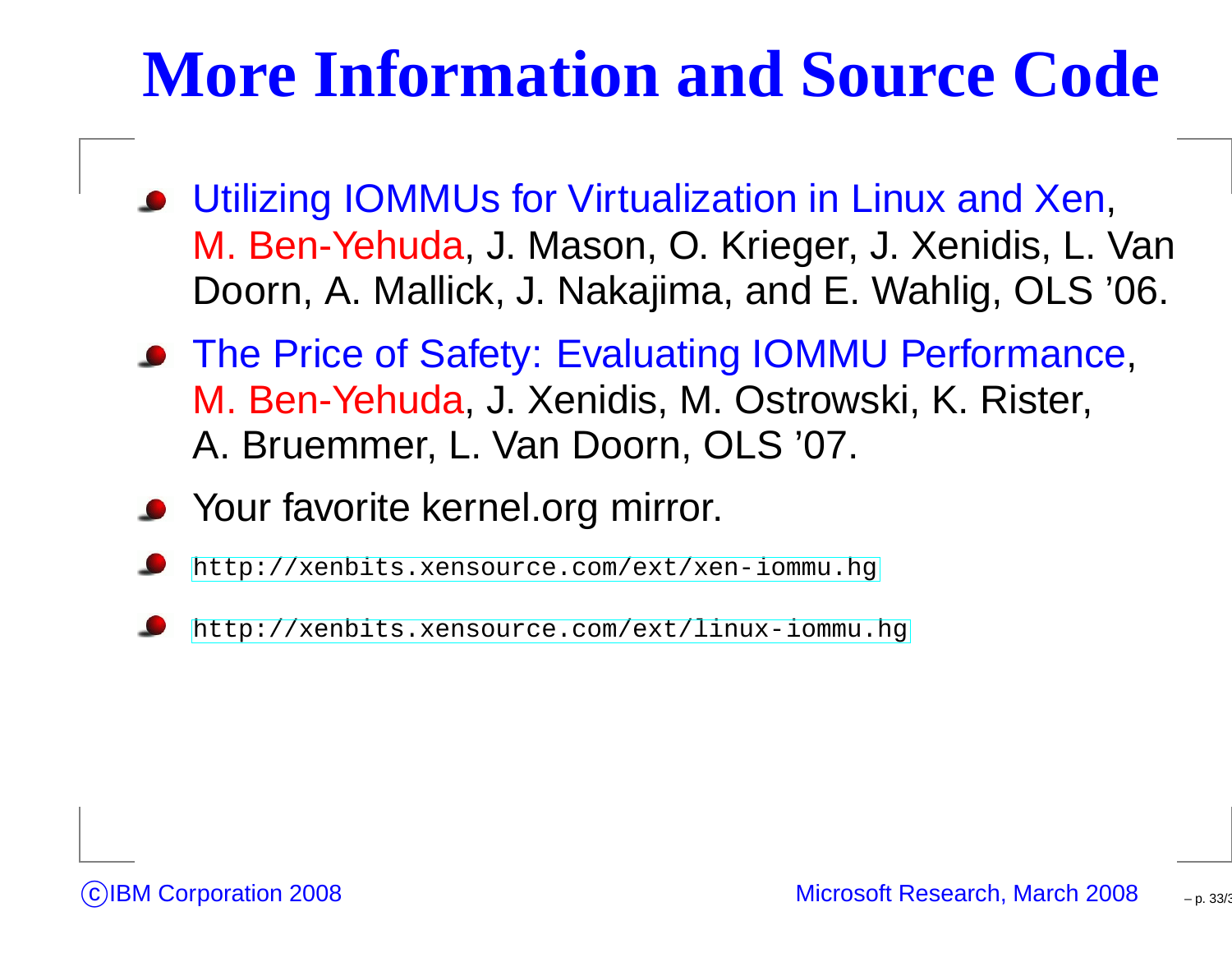## **Neat Things with Virtual Machines I**



Vigilant—Out-of-band Detection of Failures in Virtual Machines, D. Pelleg, M. Ben-Yehuda, R. Harper, L. Spainhower, and T. Adeshiyan, ACM SIGOPSOperating Systems Review, 42(1): 26-31 (2008)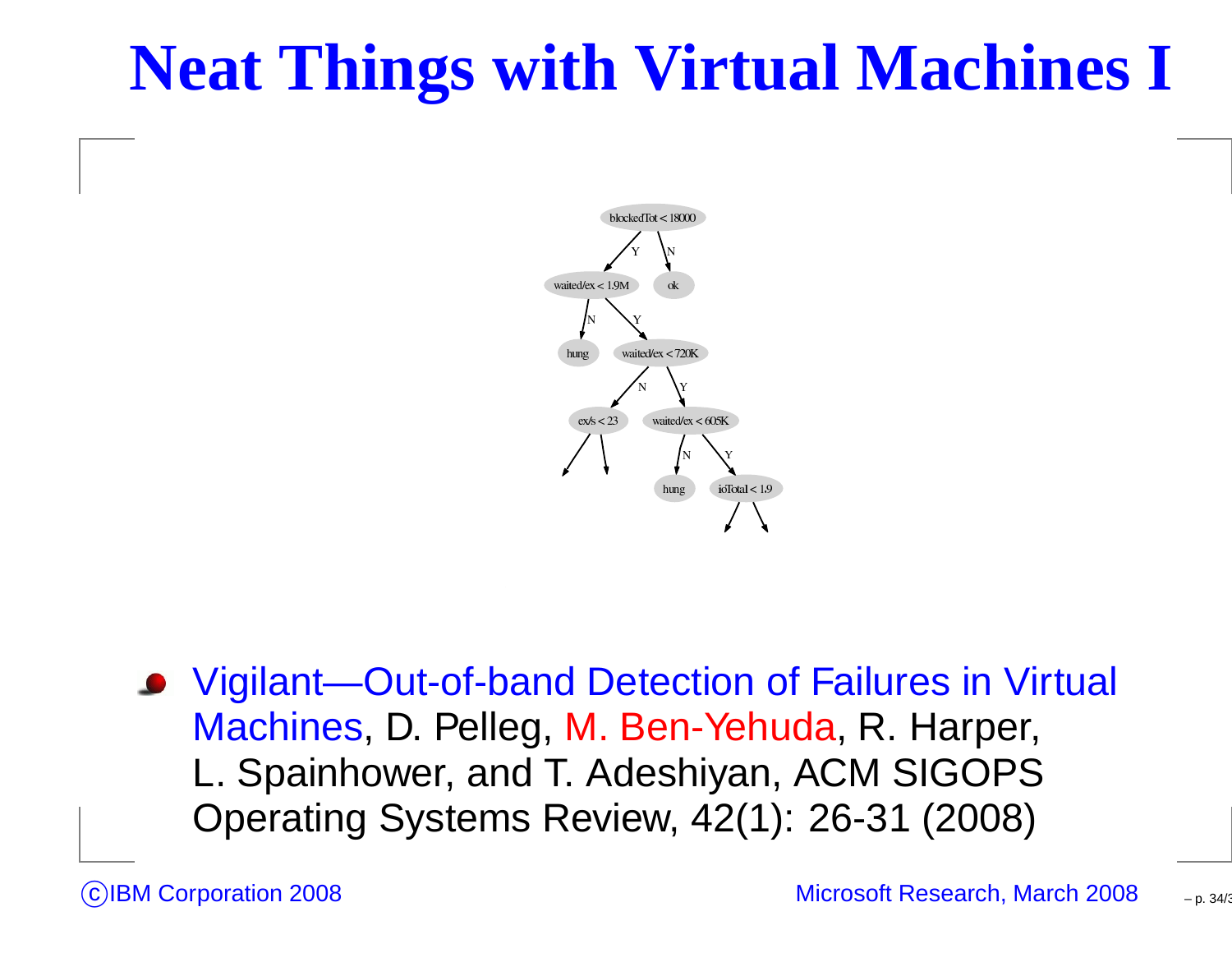# **Neat Things with Virtual Machines II**



**• Virtual Machine Time Travel Using Continuous Data**  Protection and Checkpointing, P. Ta-Shma, G. Laden, M. Ben-Yehuda, and M. Factor, ACM SIGOPSOperating Systems Review, 42(1): 127-134 (2008)

– p. 35/36